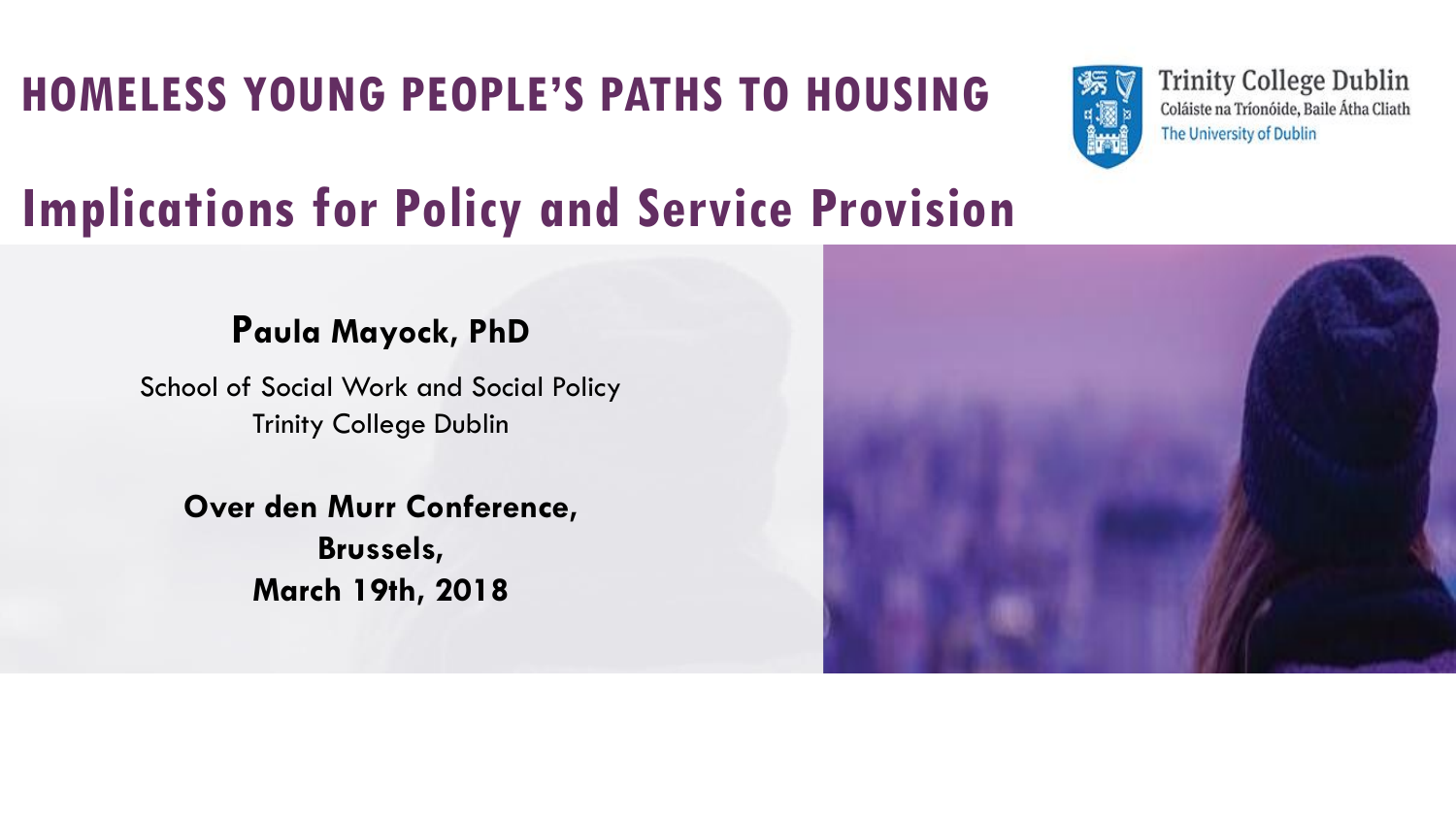### **Youth Homelessness: Rising Rates in Many European Countries**

❑ On average, young people make up 20-30% of the total number of homeless people in a majority of European countries (FEANTSA, 2017a).

■ Between 2009-2016, Ireland recorded an increase of 93% in the number of homeless young people.

❑ Recent indicators suggest that, in all European countries, 'young people are more vulnerable to severe housing deprivation than the rest of the population' (FEANTSA, 2017b, p. 49).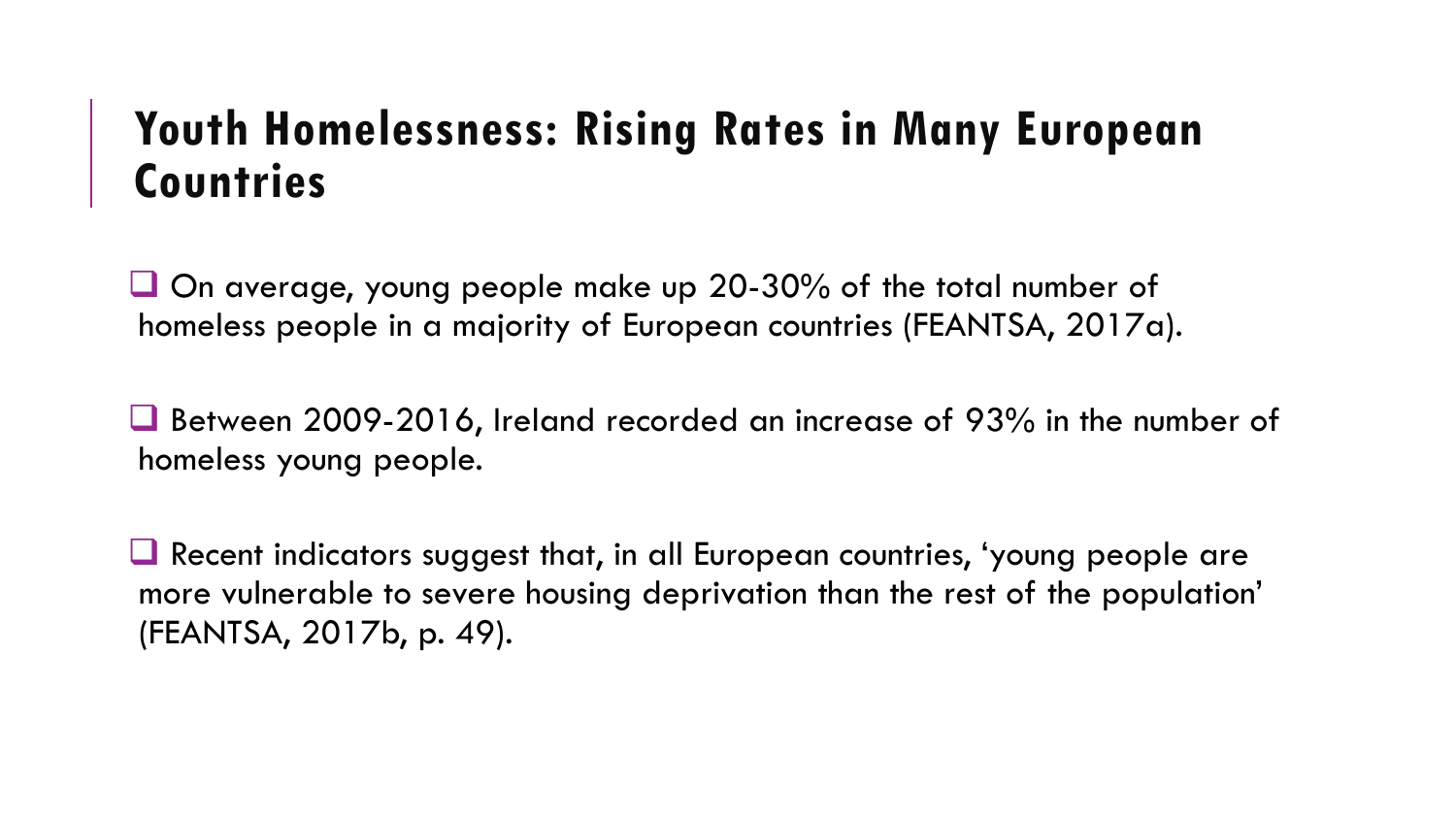### **Programme of Research on Youth Yomelessness**

❑ **Programme of Research Initiated in 2004 – Two Qualitative Longitudinal Studies/One Cross-sectional Qualitative Study**

- ❖ **Examining the problem of youth homelesssnes in-depth (small samples with an emphasis on the generation of rich, narrative data).**
- ❖ **Privileging the experiences and perspective of homeless young people.**
- ❖ *Tracking* **the experiences of homeless young people** *over time.*

### ❑ **Merits of** *Qualitative Longitudinal Research*

- ❖ **Permits the identification of young people's homeless and housing trajectories**
- ❖ **Yields and understanding of the dynamics of change and the factors, processes and experiences that influence change over time.**
- ❖ **Policy relevance.**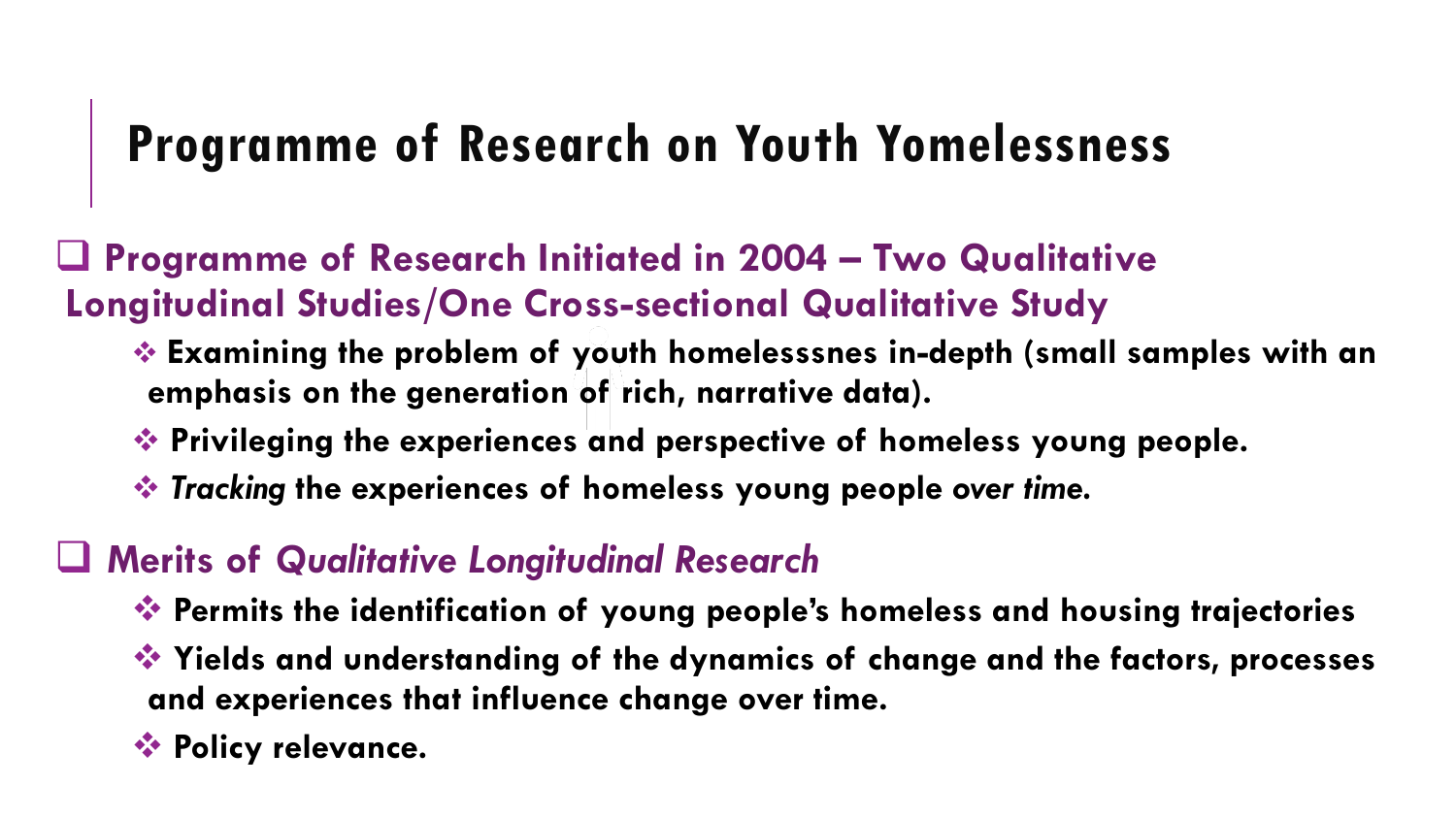### **What do we know about young people transitioning from homelessness to housing?**

**Longitudinal studies have bolstered understanding of the dynamics that shape young people's routes out of homelessness:** 

➢**Housing availability – rather than individual behaviour – a key driver of homelessness among youth (Cheng** *et al***., 2013).**

➢**The transition time from homelessness to housing can be relatively short for young people (Milburn**  *et al***., 2007, 2009; Braciszewski** *et al***., 2016) and young people can successfully exit homelessness (Mayock** *et al***., 2008, 2013)**

➢**Key factors that support exits from homelessness include:**

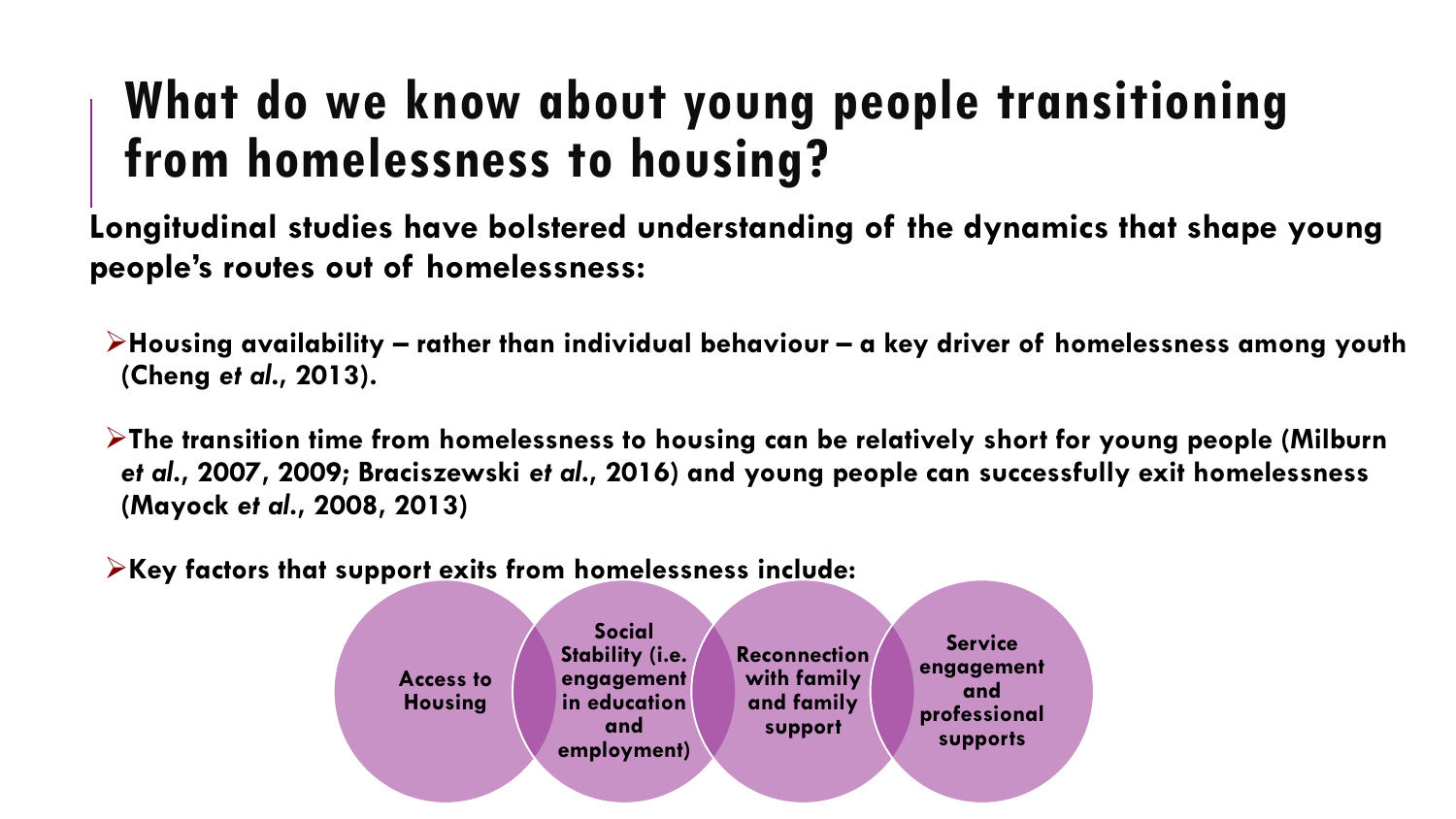# THE STUDY

#### **RESEARCH AIMS**

**AND** 

### **METHODOLOGICAL APPROACH**

**I**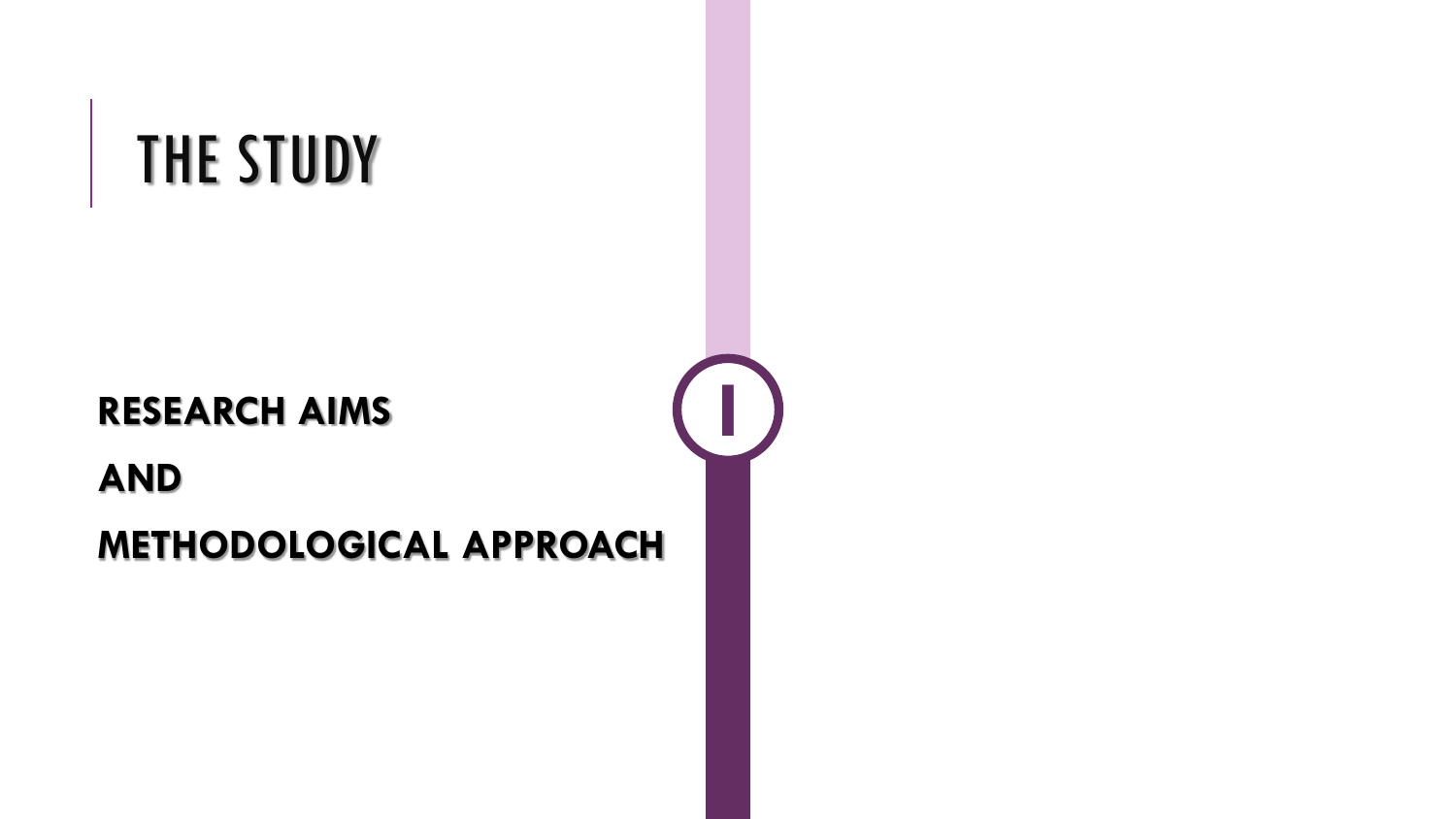### **STUDY AIMS**

- **1. Capture the temporal dimensions of the homeless experience**
- **2. 'Track' homeless young people over time to understand their trajectories through and possibly out of homelessness**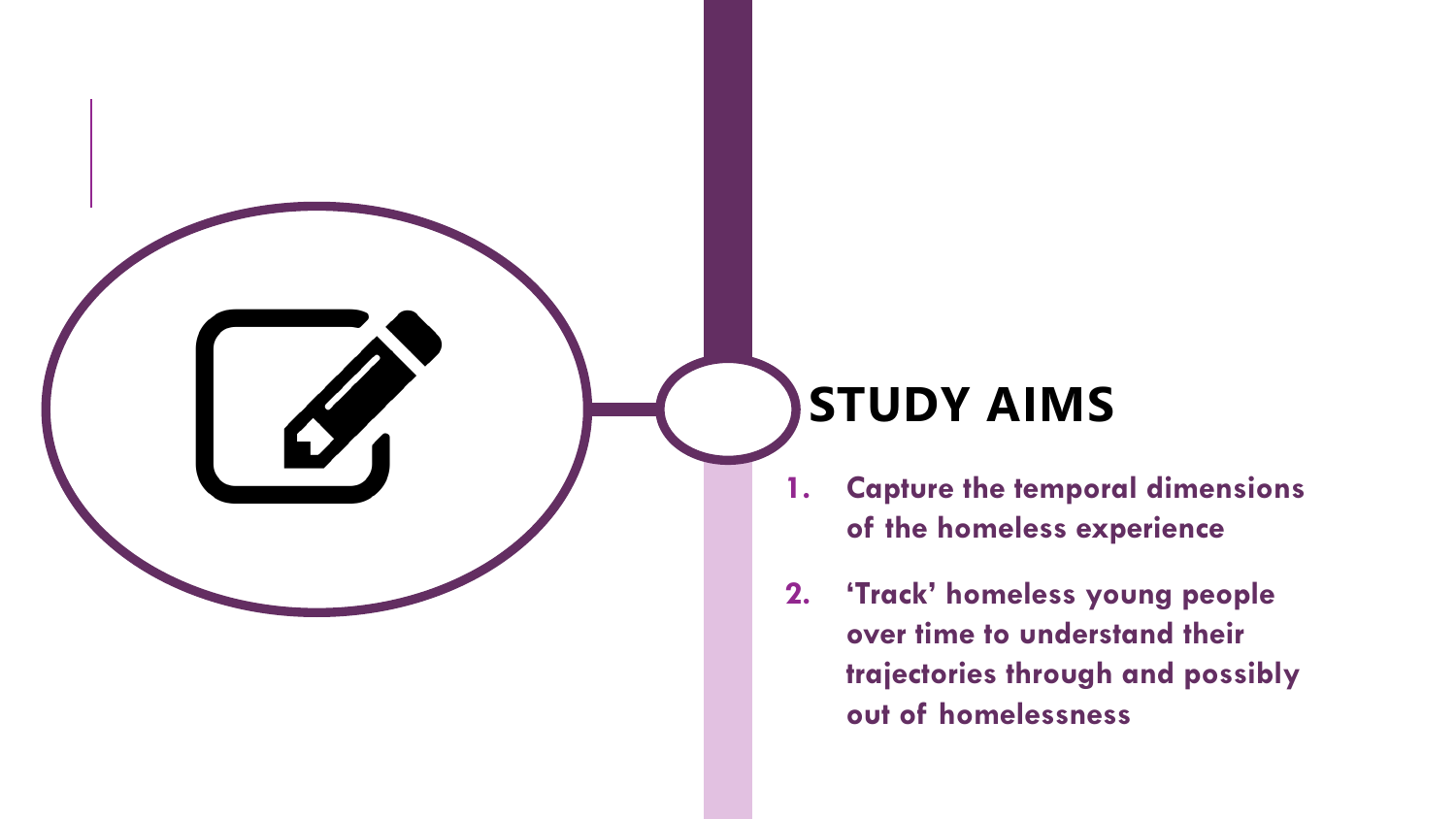# **STUDY DESIGN**

**A Qualitative Longitudinal Study**

**Data Collection at two points in time:**

- Phase 1 (May 2013 January 2014)
- Phase 2 (July 2015 April 2016)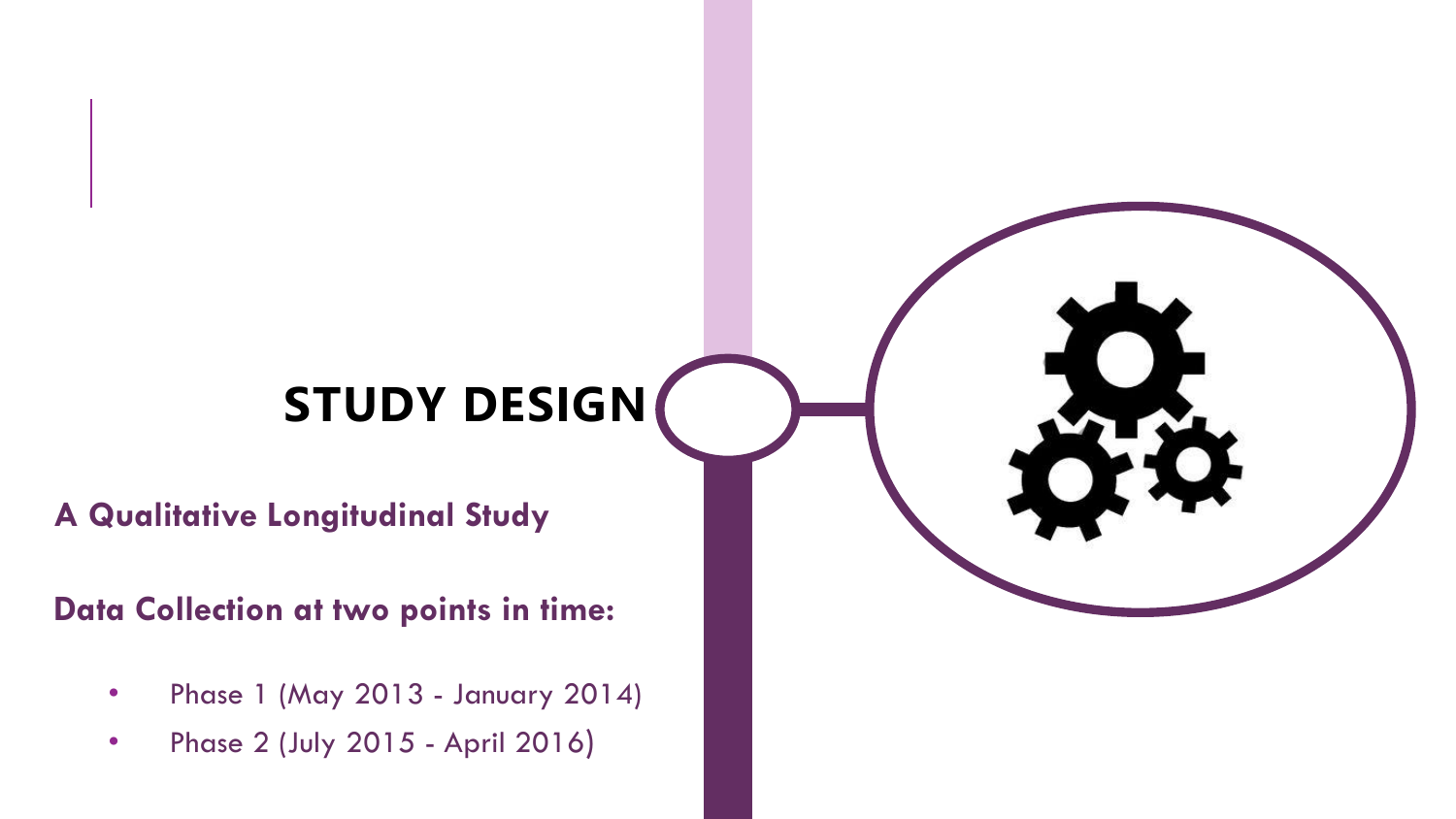### **YOUNG PEOPLE EXPERIENCING HOMELESSNESS**

**At baseline (Phase 1), 40 young people aged 16-24 years were recruited to the study.**

**All except one were living in either under-18s 'out of home' provision or in youthoriented or adult homelessness services.**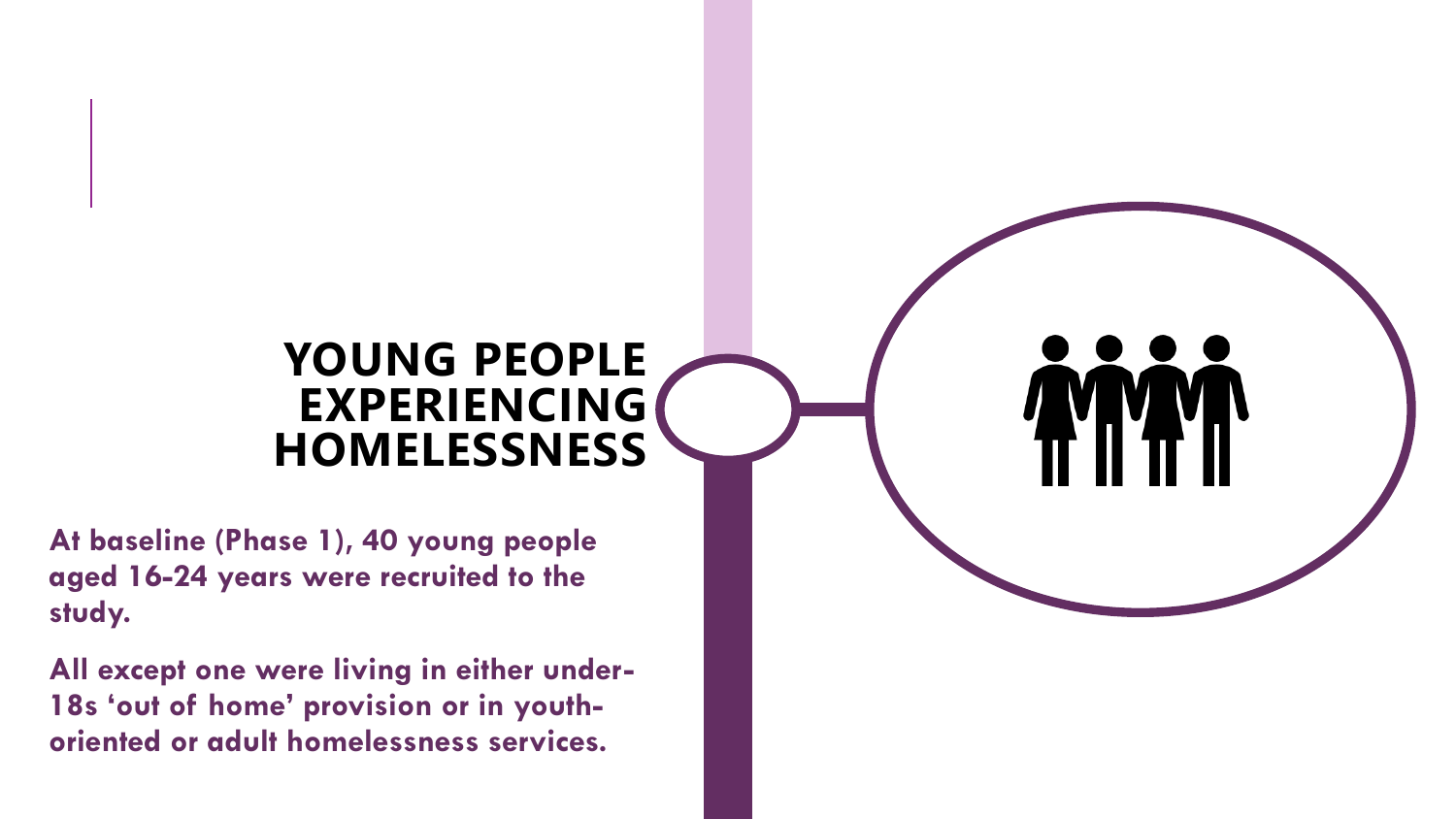### **FAMILY MEMBERS**

**Family members of a proportion of participating young people were recruited at Phase I of the study (where appropriate and possible).**

**10 Family Members participated at Phase I of the study, including 5 mothers and 5 female siblings.**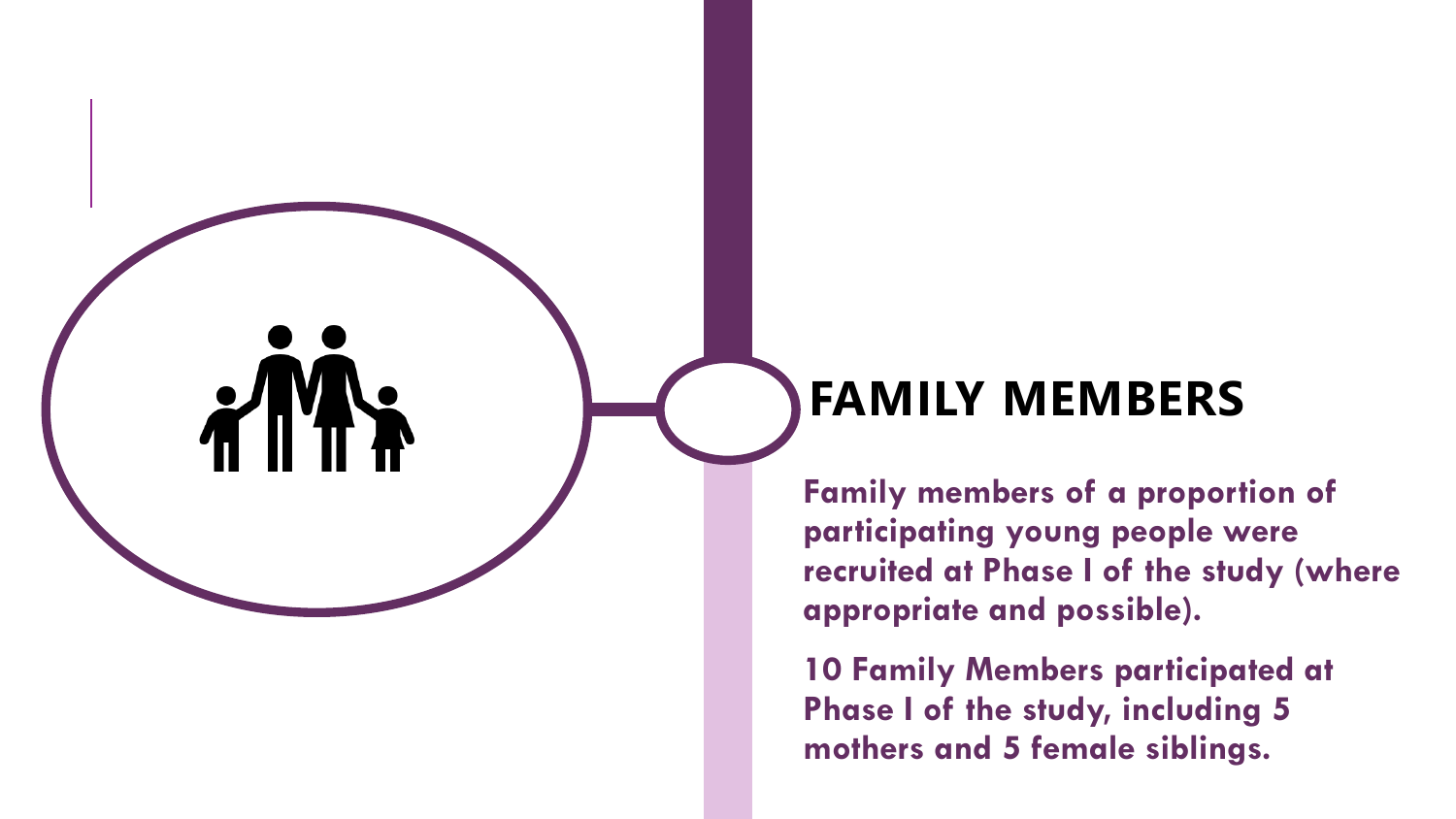# **RESEARCH METHODS**

**Young People | Life History Interviews**

**Family Members | In-depth Interviews**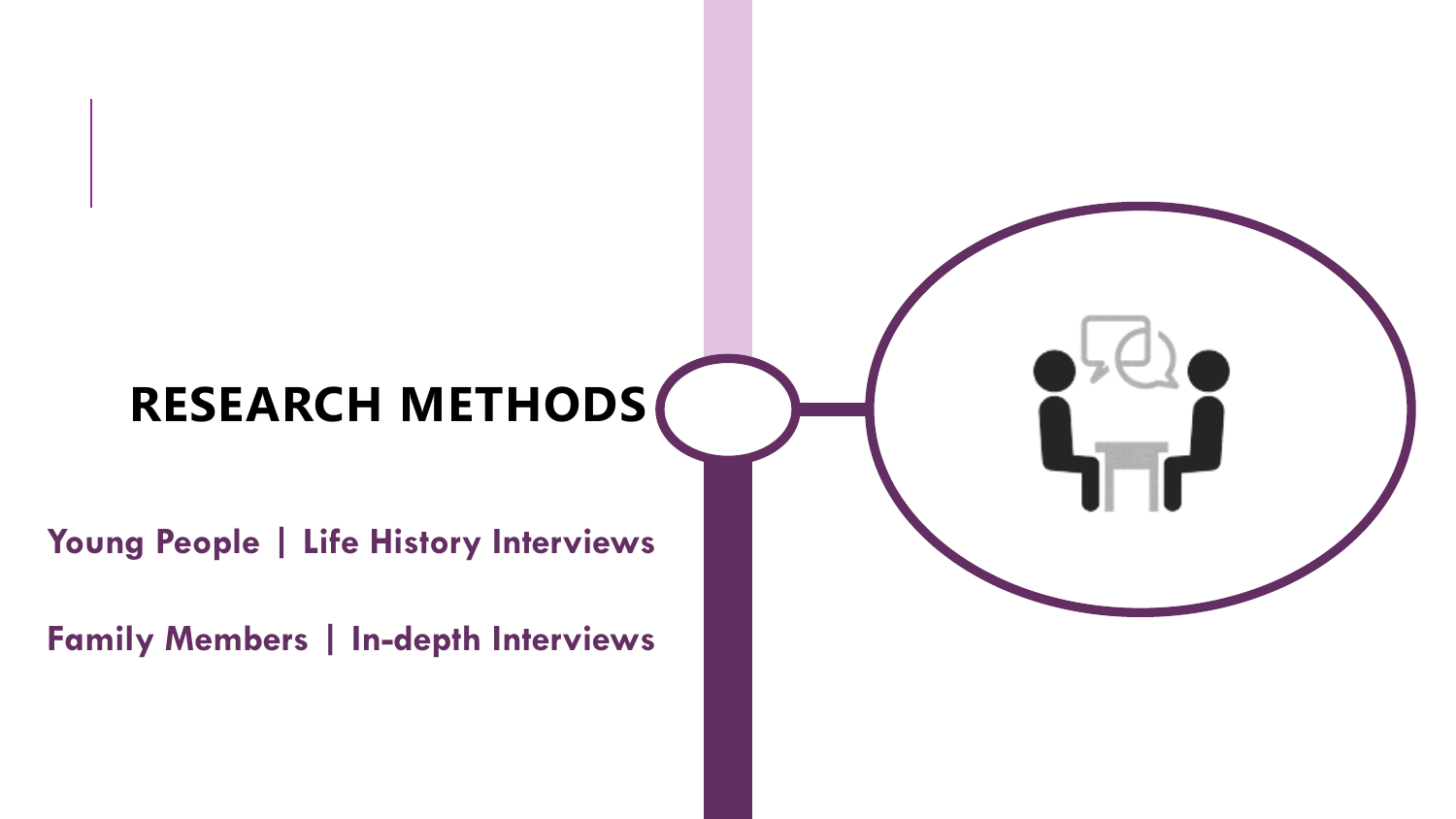# **SAMPLE & RETENTION**

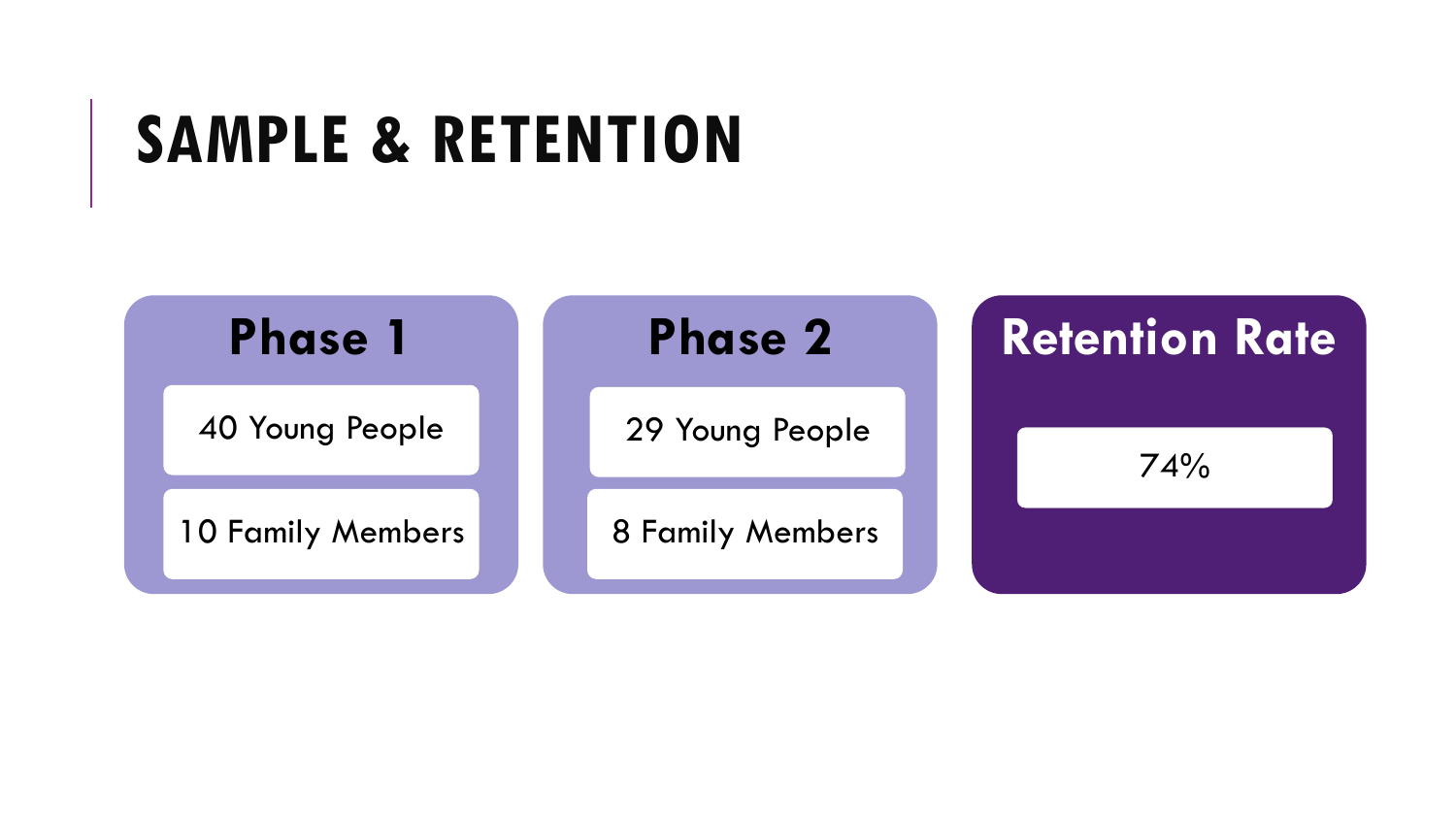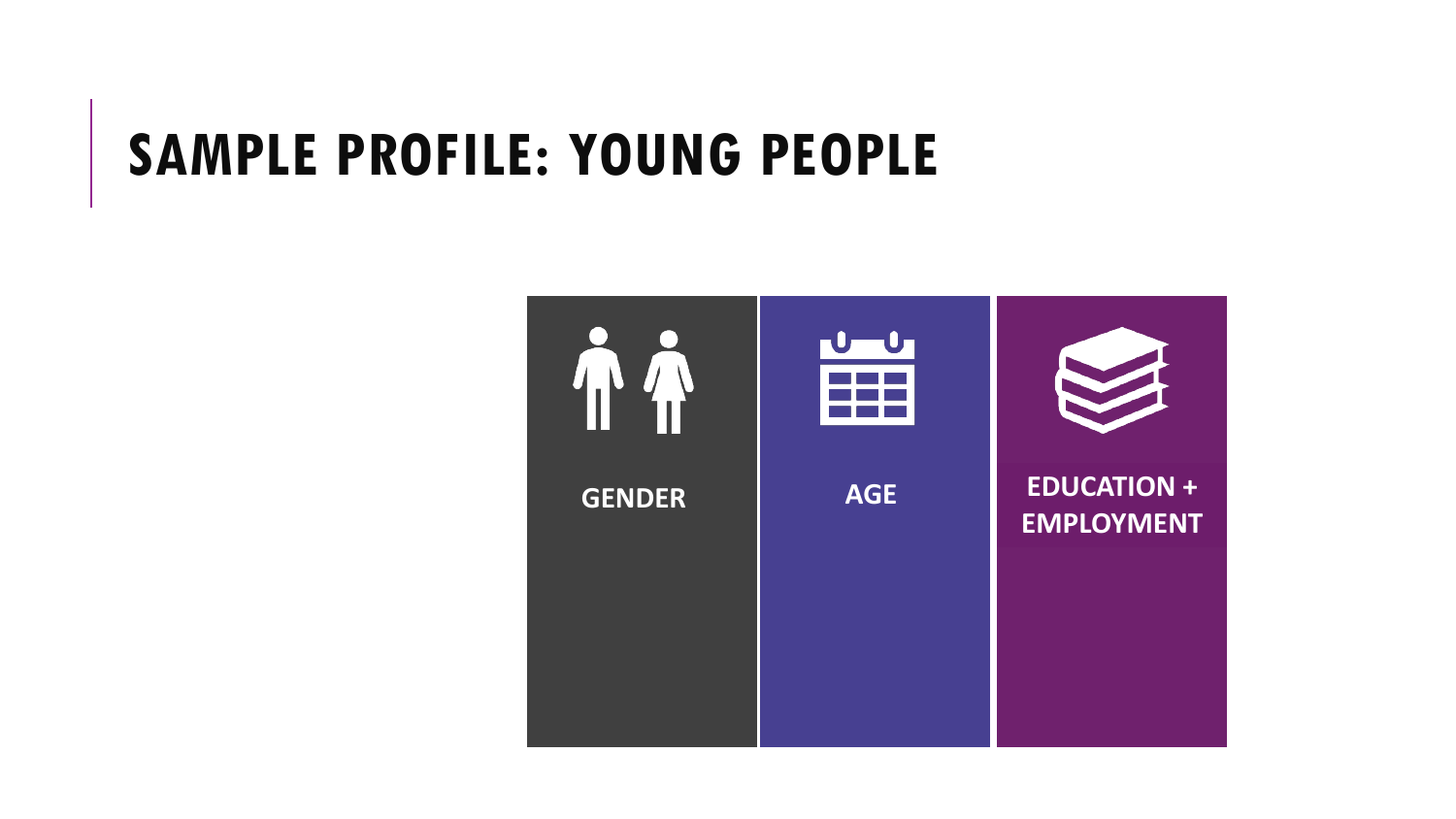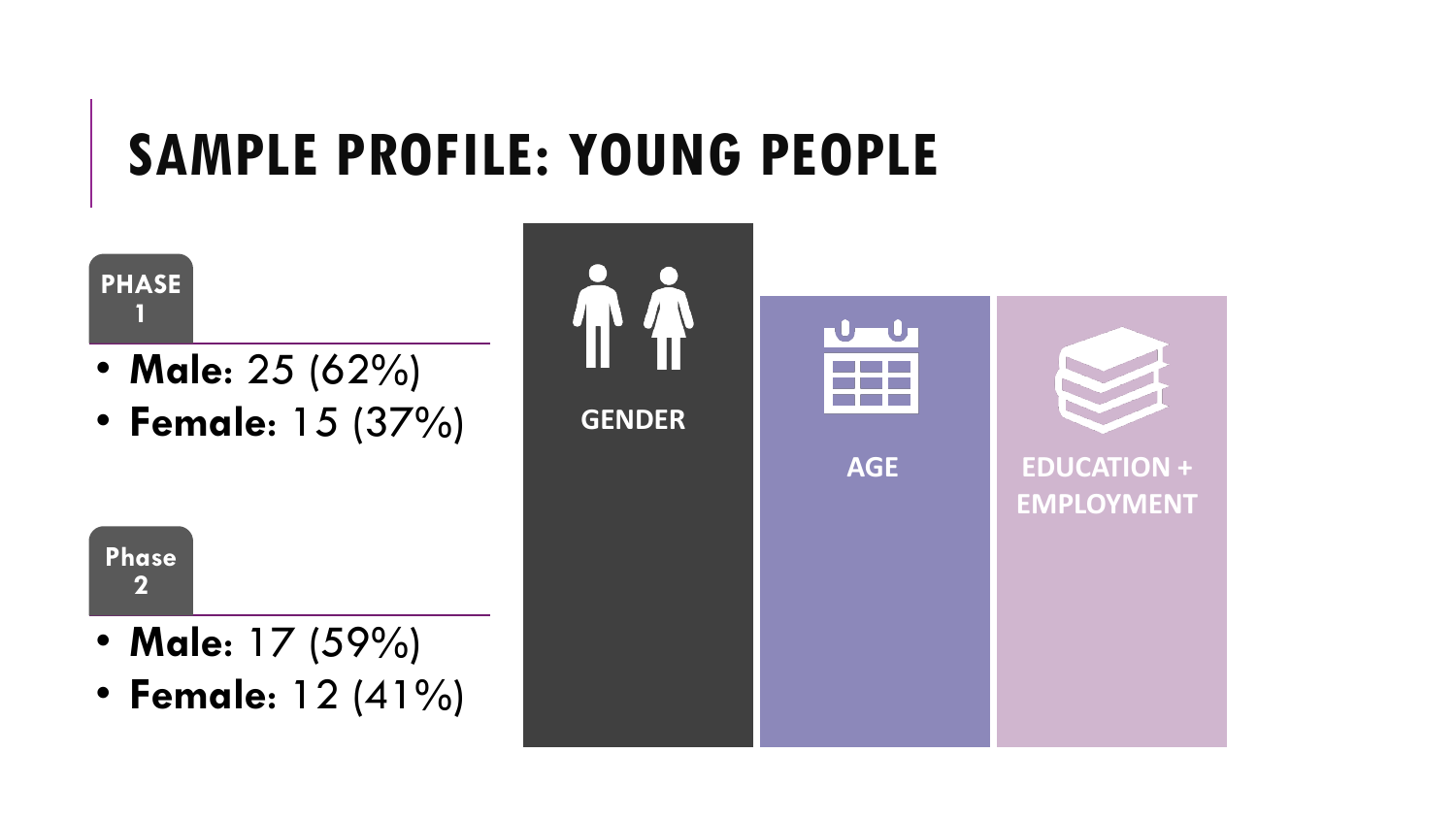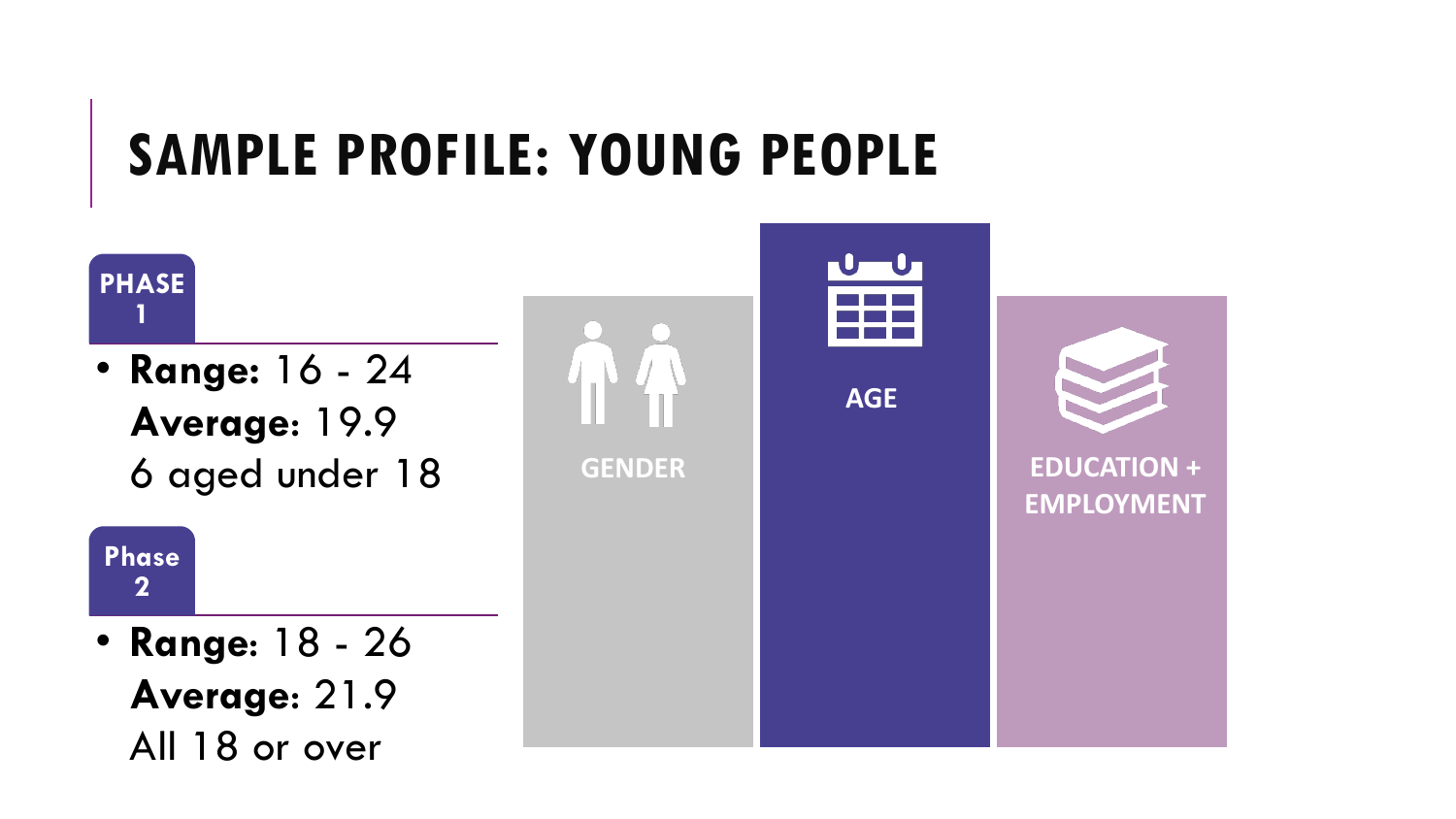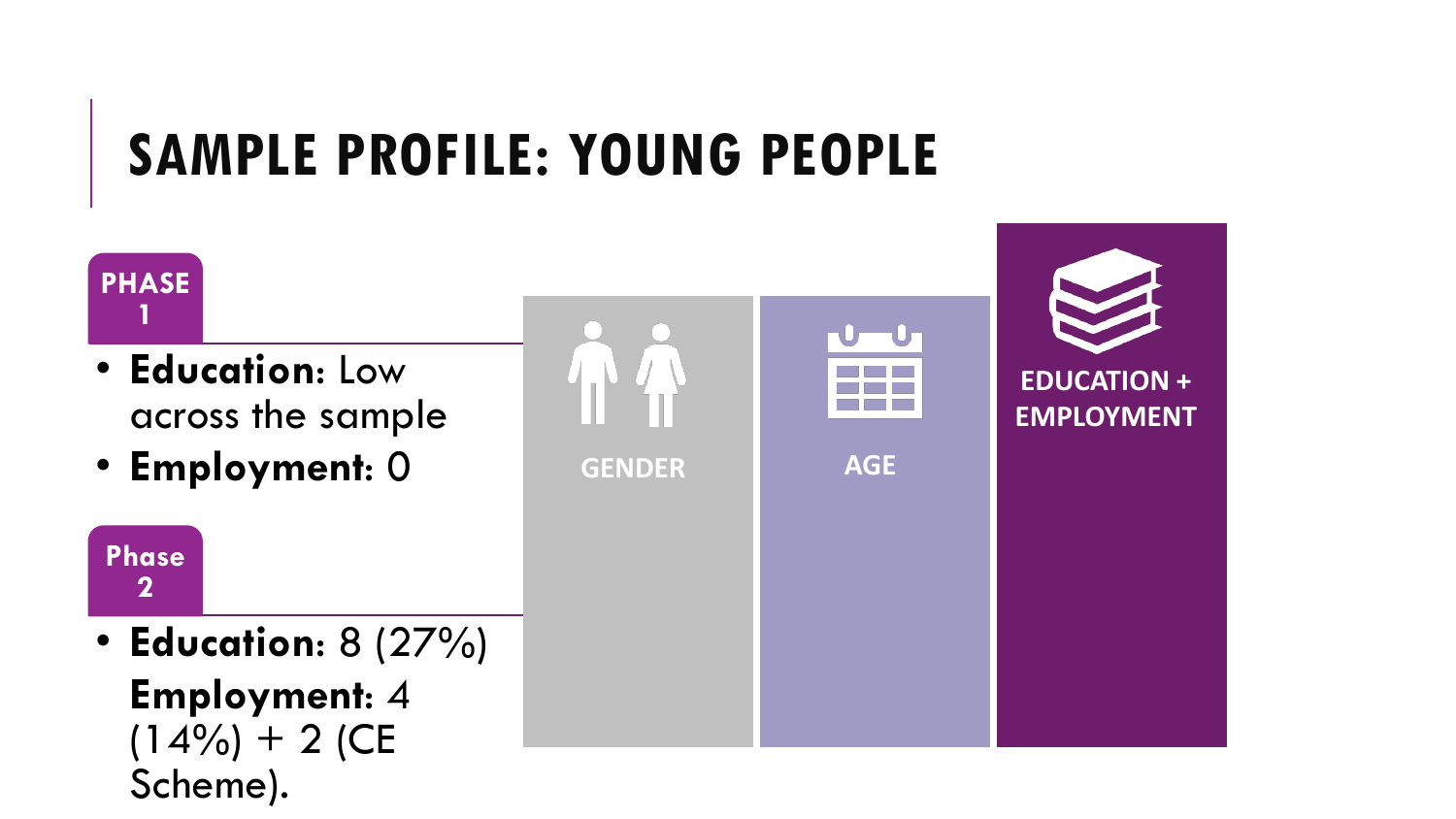# **Young people with Histories of State Care**

#### **CARE HISTORY 34/40 young people** History of State care ( $n = 26$ ) Informal care arrangements with family members ( $n = 8$ ) **CARE PATHWAY OUT OF HOME 14/34 young people Distinctive due to:** • The length of time in care • The impact that care experiences had on their lives • Rarely reunited with families • Left a care setting to enter homeless/youth crisis accommodation **LIVING SITUATIONS AT PHASE 2 10/14 re-interviewed** • Housed ( $n = 2$ ) • ETA ( $n = 3$ ) • STA ( $n = 2$ ) • 'Hidden' homeless  $(n = 1)$ • Due to leave residential care  $(n = 1)$ Unstable return home  $(n = 1)$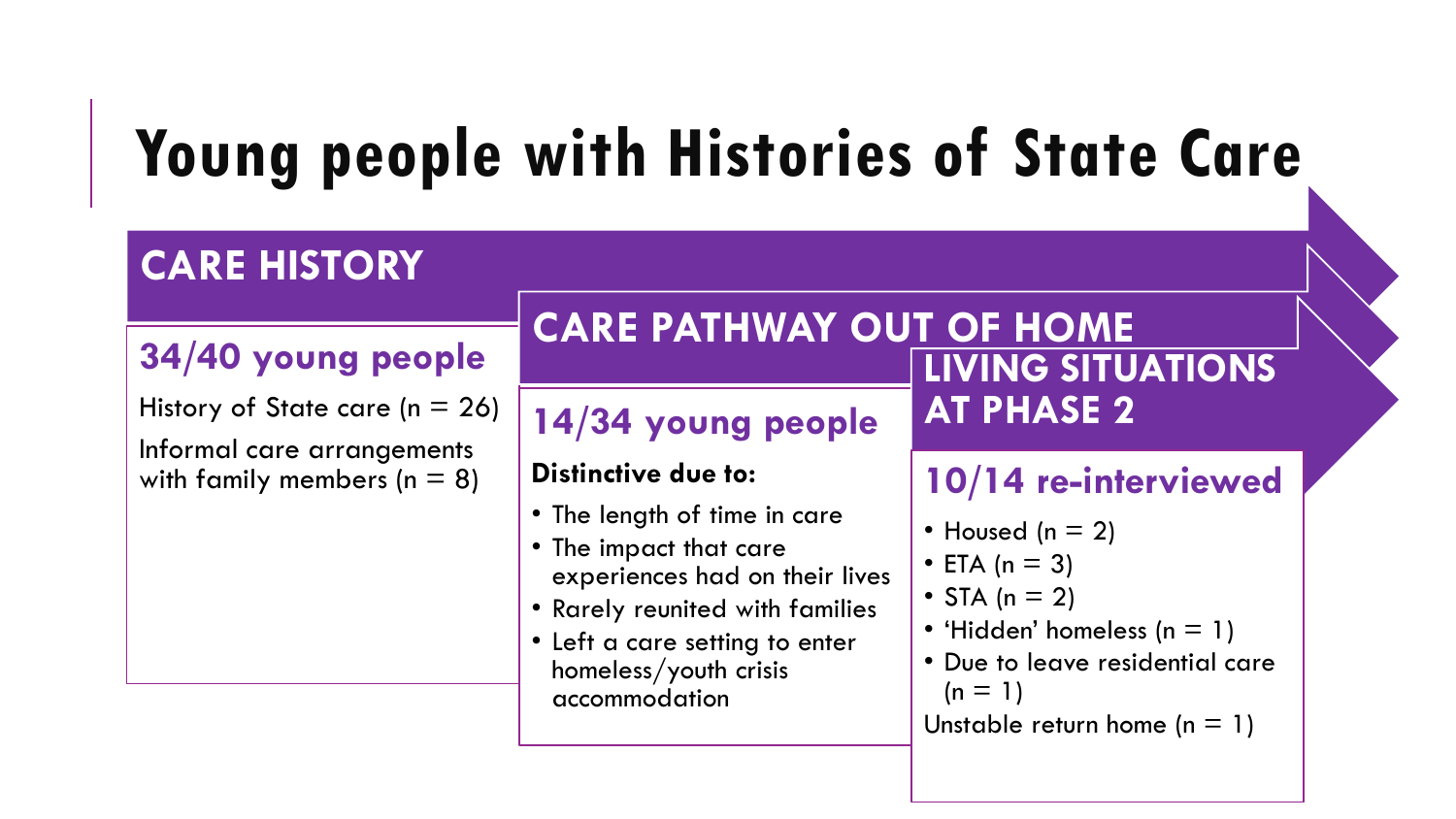# **SAMPLE PROFILE: FAMILY MEMBERS**

| <b>LIVING SITUATION</b>     | <b>PHASE 1</b> | <b>PHASE 2</b> |
|-----------------------------|----------------|----------------|
| <b>Transitional Housing</b> |                |                |
| <b>Emergency Hostel</b>     |                |                |
| <b>RAS Housing</b>          |                |                |
| <b>PRS</b>                  |                |                |
| <b>Owner Occupiers</b>      |                | 3              |
| <b>Foster Care</b>          |                |                |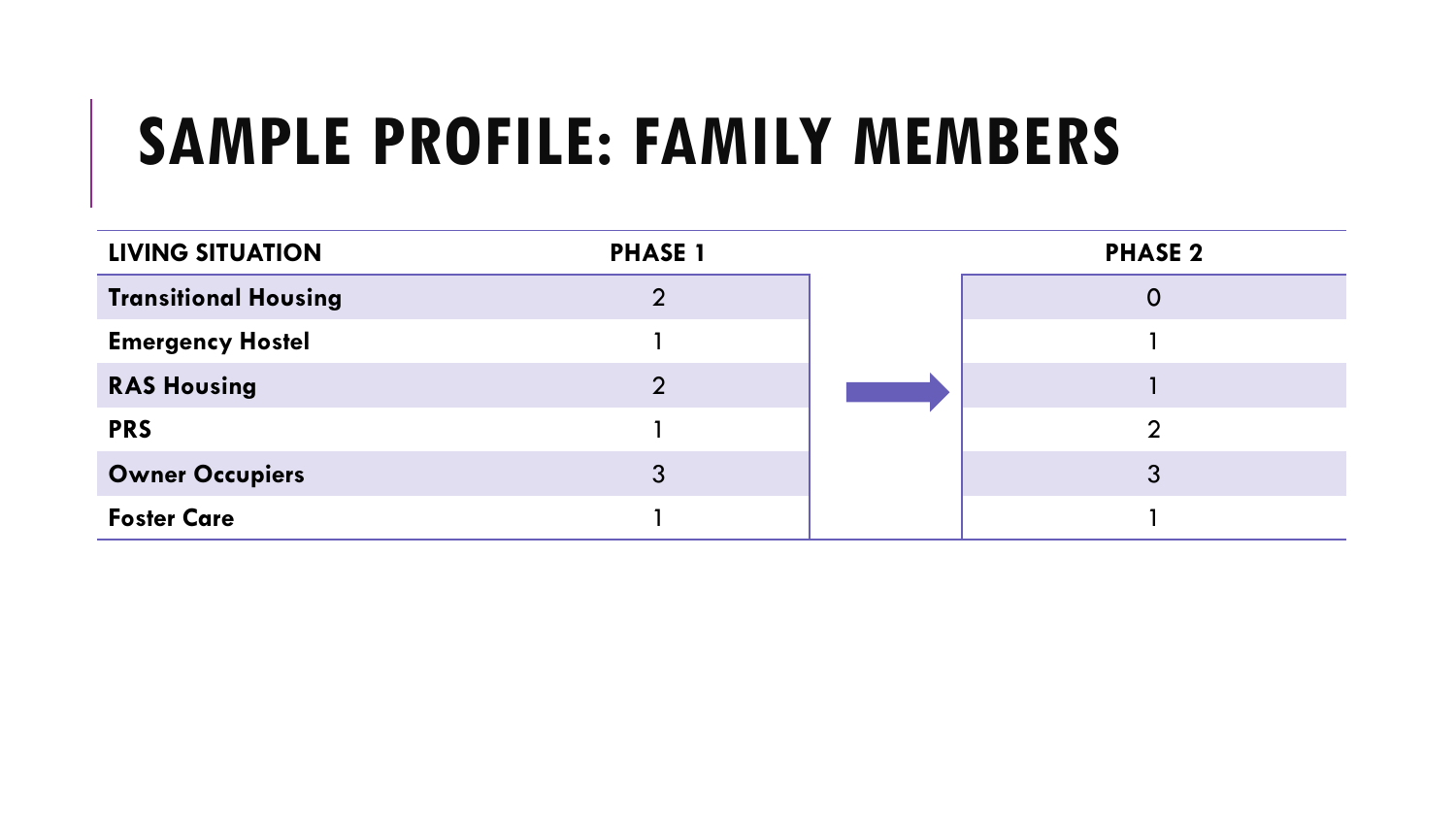# **SAMPLE PROFILE: FAMILY MEMBERS**





**¼ reported periods of family homelessness as children**

**Five young people reported periods of homelessness with their own children**



**Twelve young people were aware of a family member(s) who had experienced homelessness at some point in their lives**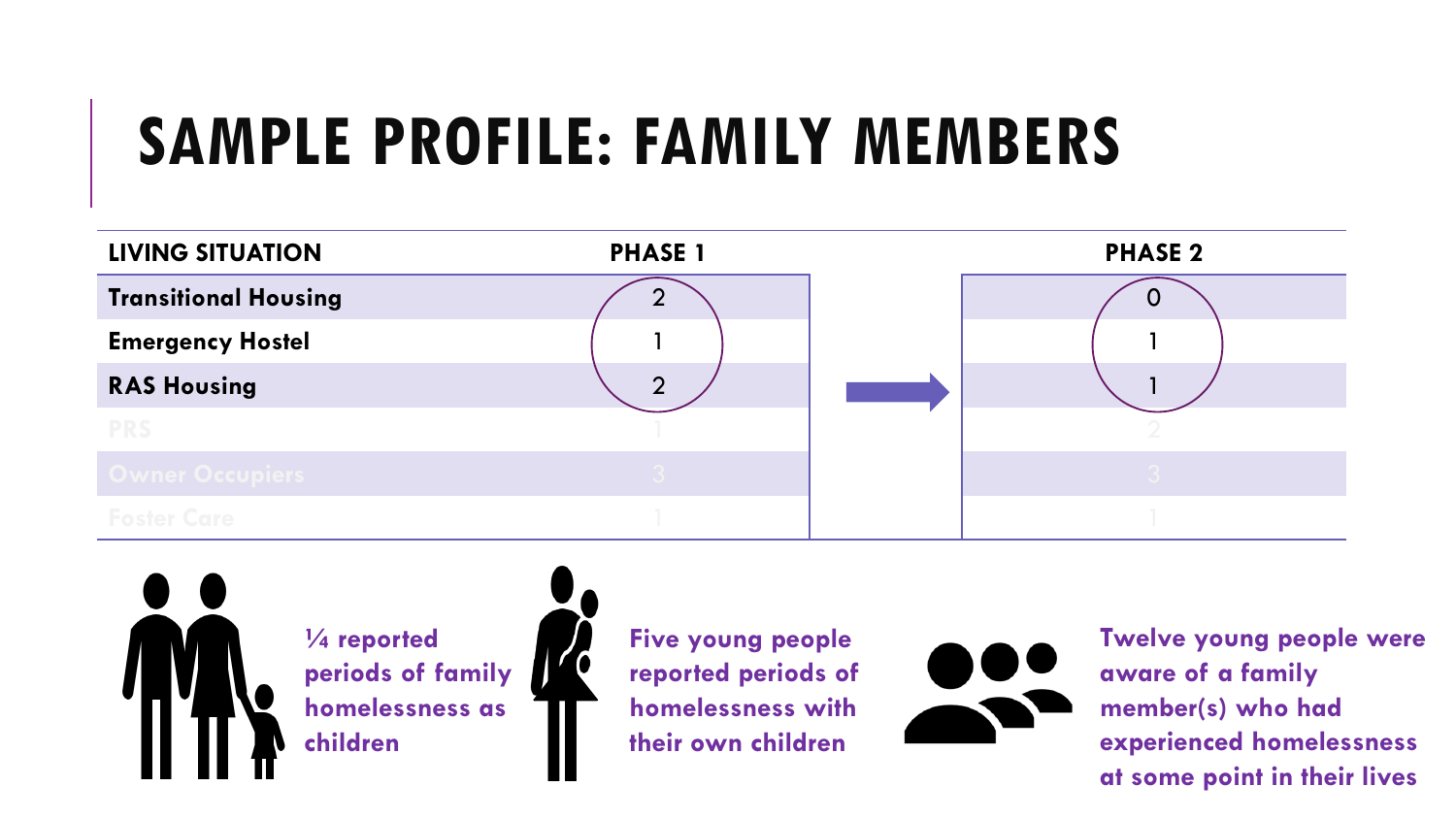### **FROM HOMELESSNESS TO WHERE?**

**Two year subsequent to our first contact with the study's young people**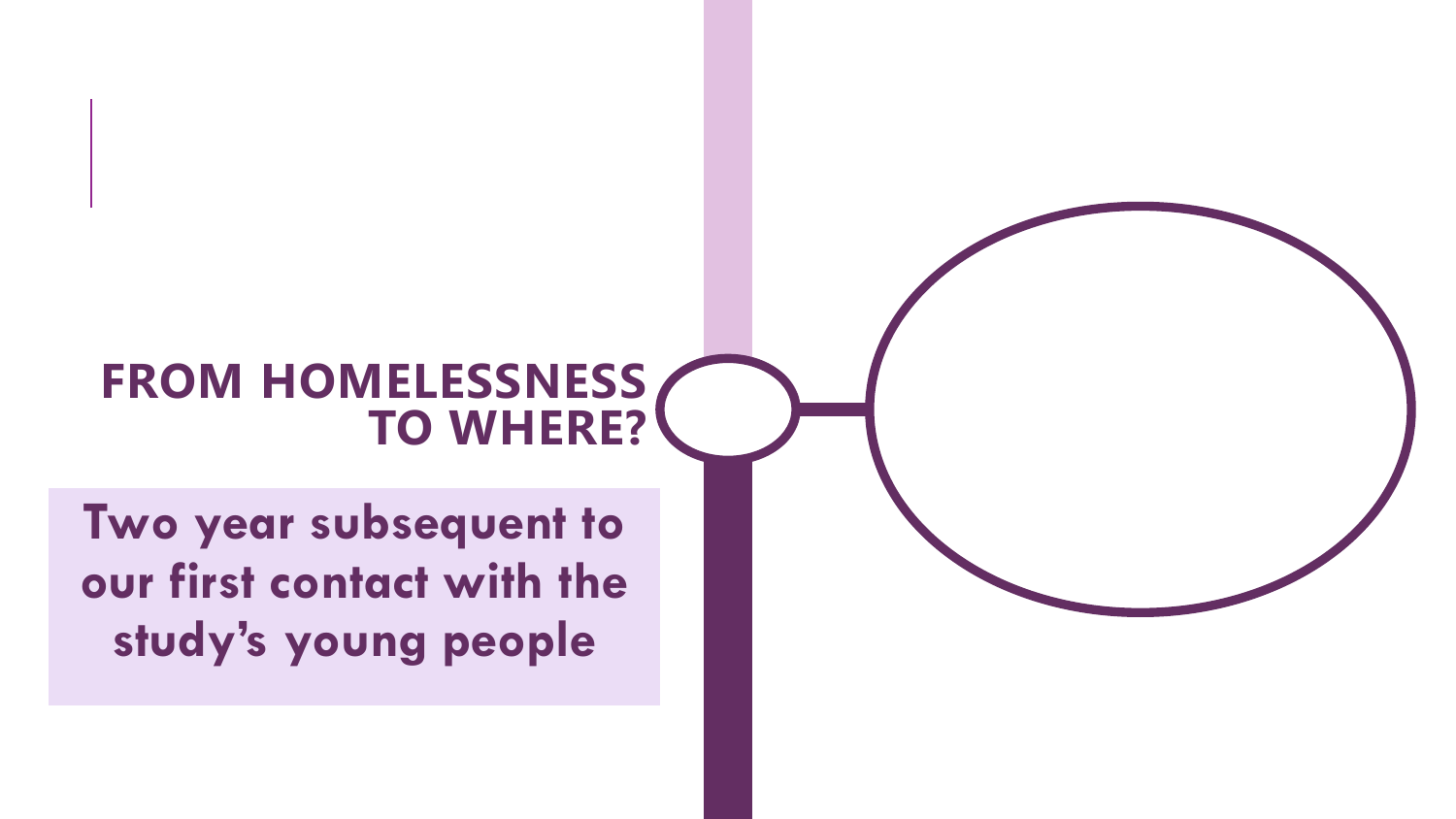### **Young People's Living Situations at Phase 2, Categorised according to ETHOS (EUROPEAN TYPOLOGY OF HOMELESSNESS AND HOUSING EXCULUSION)** dequate

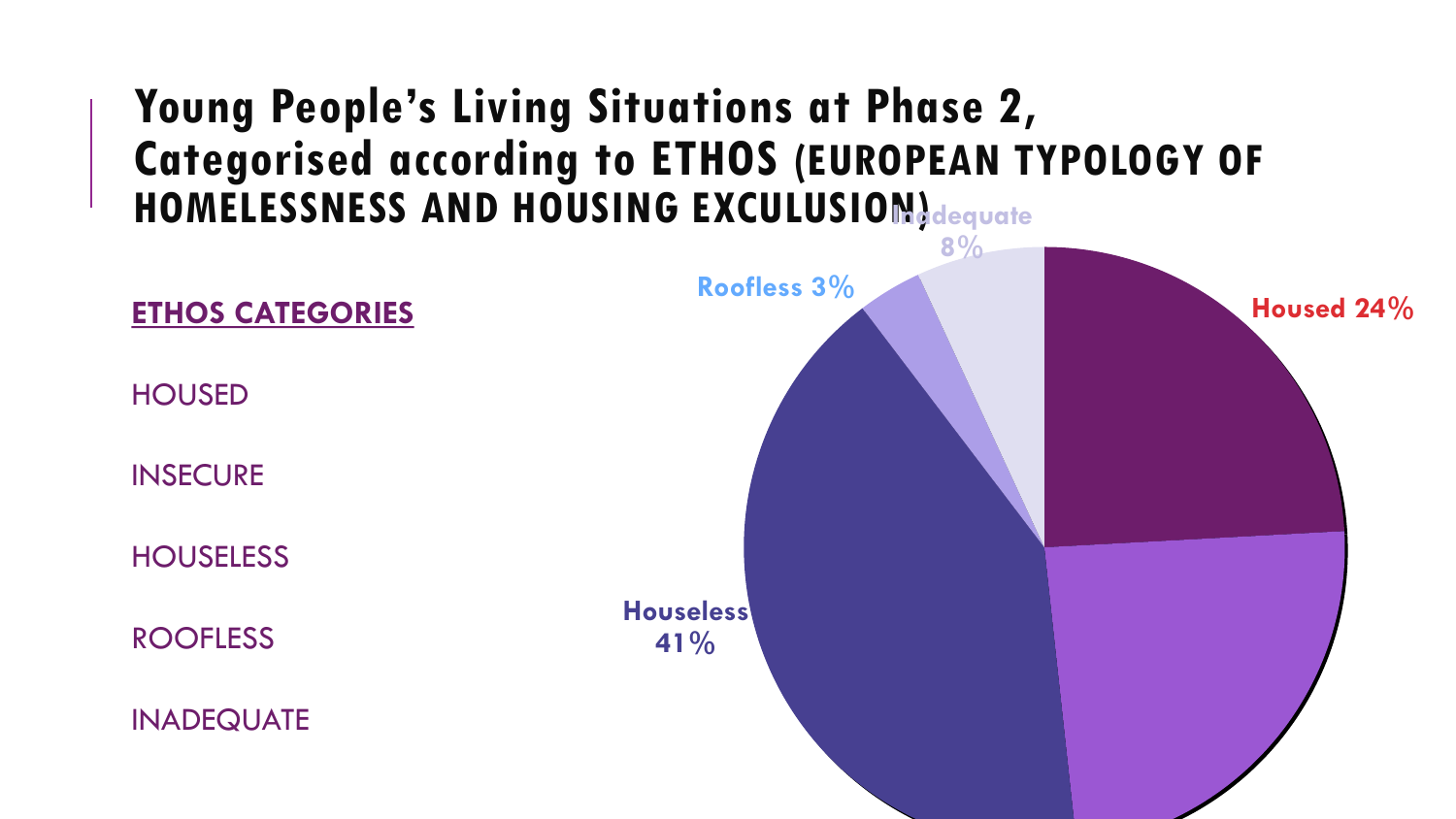### **Young People's Living Situations at Phase 2, Categorised according to ETHOS**

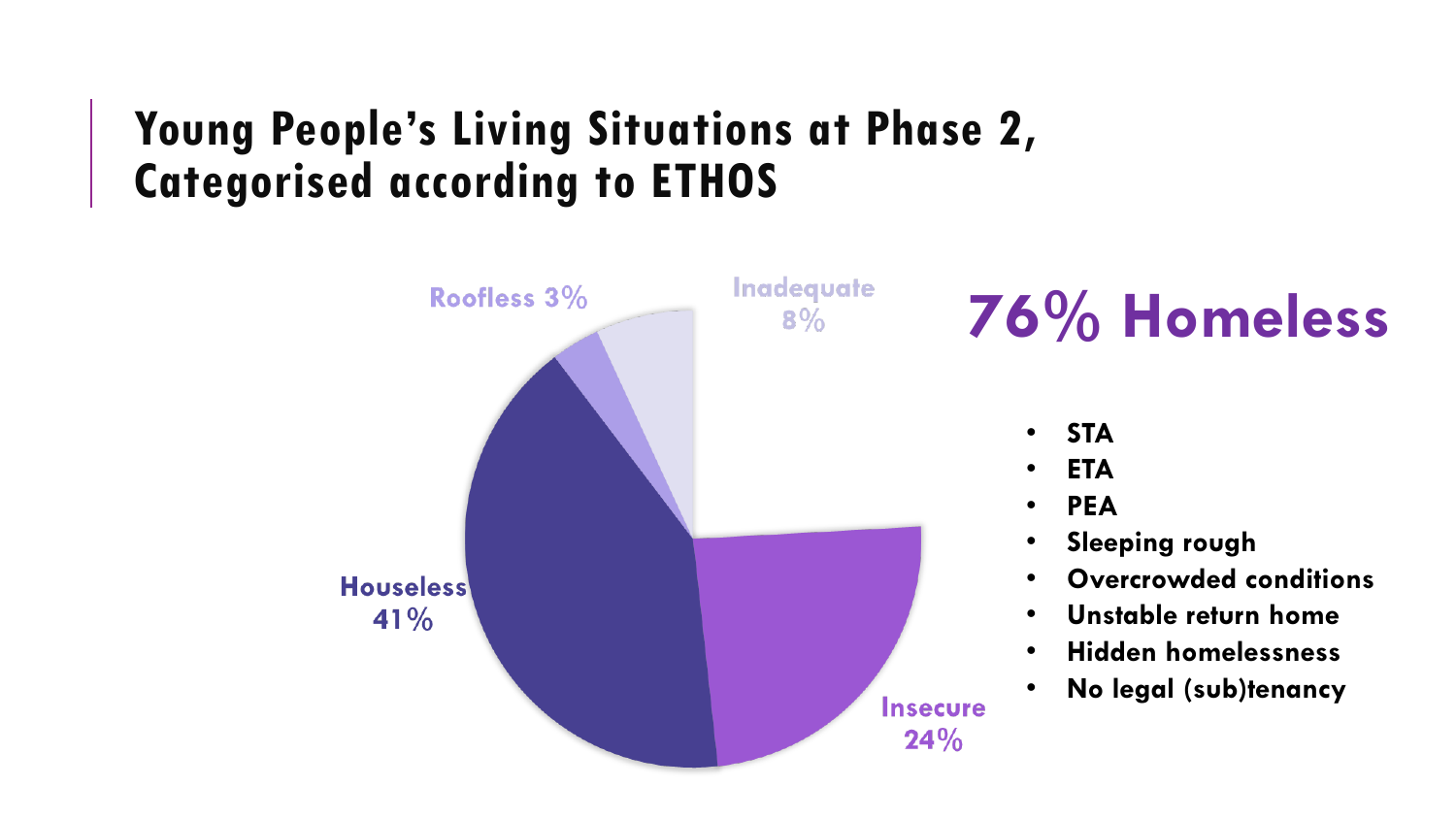#### **Typically moved 1-2 times Young People's Trajectories through Homelessness**

 $\circ$ STA  $\rightarrow$  Mother's House (Fiona, 21)

 $\circ$ Under 18s 'out of home' provision  $\rightarrow$  Residential care  $\rightarrow$  Residential aftercare (Eoghan, 19)

#### **Typically moved 3-4 times**

 $\circ$ ETA  $\rightarrow$  PRS #1  $\rightarrow$  Residential Treatment  $\rightarrow$  PRS #2  $\rightarrow$  Rough Sleeping (Michael, 25)

 $\circ$ ETA  $\rightarrow$  PRS  $\rightarrow$  Mother's house  $\rightarrow$  Relative's house  $\rightarrow$ ETA  $\rightarrow$  Local authority housing (Collette, 22)

#### **Typically moved between 5 and 9 times**

 $\circ$ Under-18s 'out of home' provision  $\#1 \rightarrow$  Under-18s 'out of home' provision  $#2 \rightarrow$  Residential aftercare  $\rightarrow$  Friends' houses  $\rightarrow$  Partner's house  $\rightarrow$  Father's house  $\rightarrow$  Friend's house (Alan, 18)

 $\circ$ ETA  $\rightarrow$  Prison  $\rightarrow$  Residential treatment  $\rightarrow$  Relative's house  $\rightarrow$  Friend's house  $\rightarrow$  STA (Aoife, 21)

**Linear Trajectories through Homelessness (N=7)**





**1**

**2**

**Chaotic Trajectories and Continuous Homelessness (N=9)**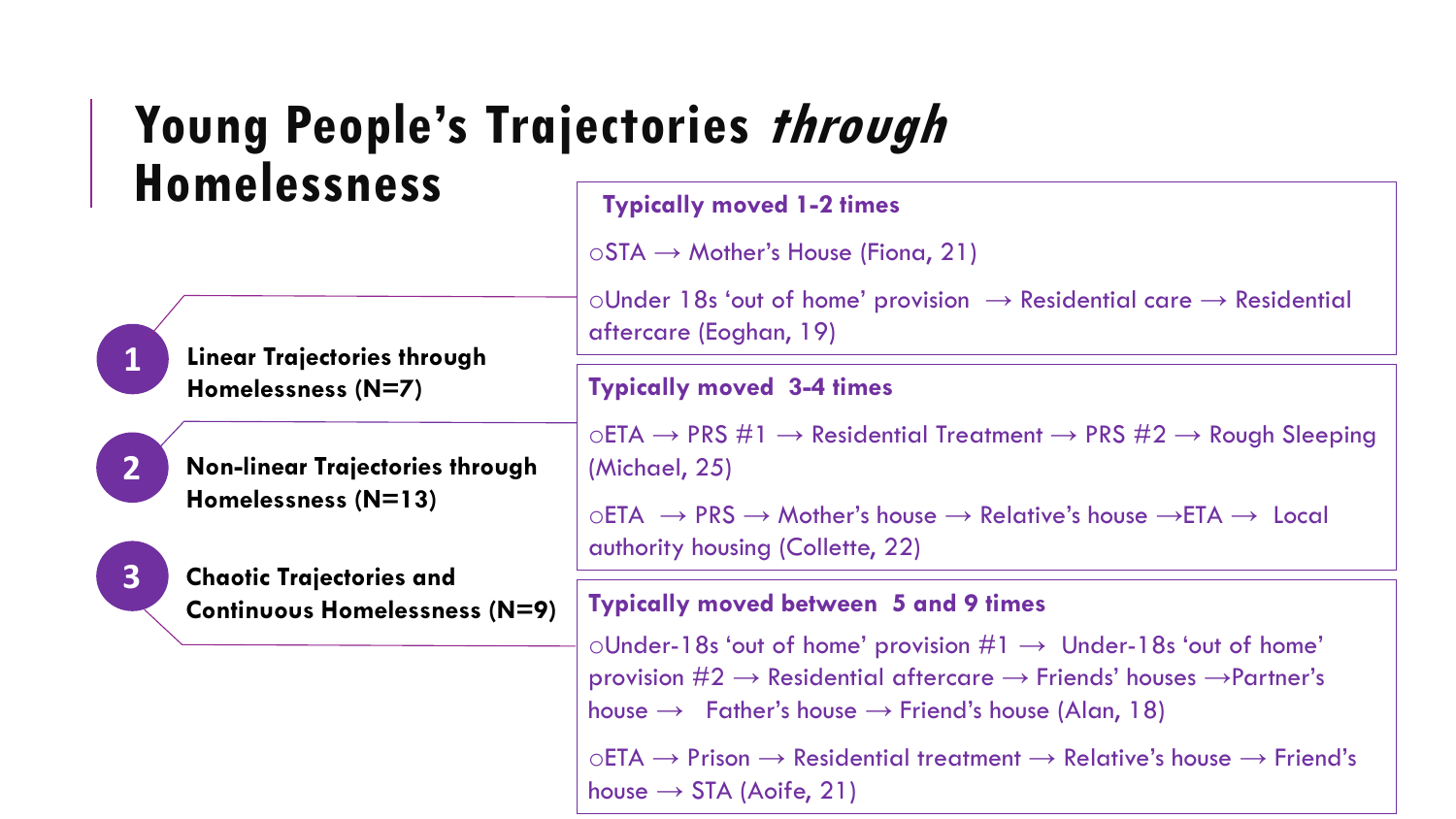### **YOUNG PEOPLE NEGOTIATING A ROUTE TO HOUSING STABILITY**

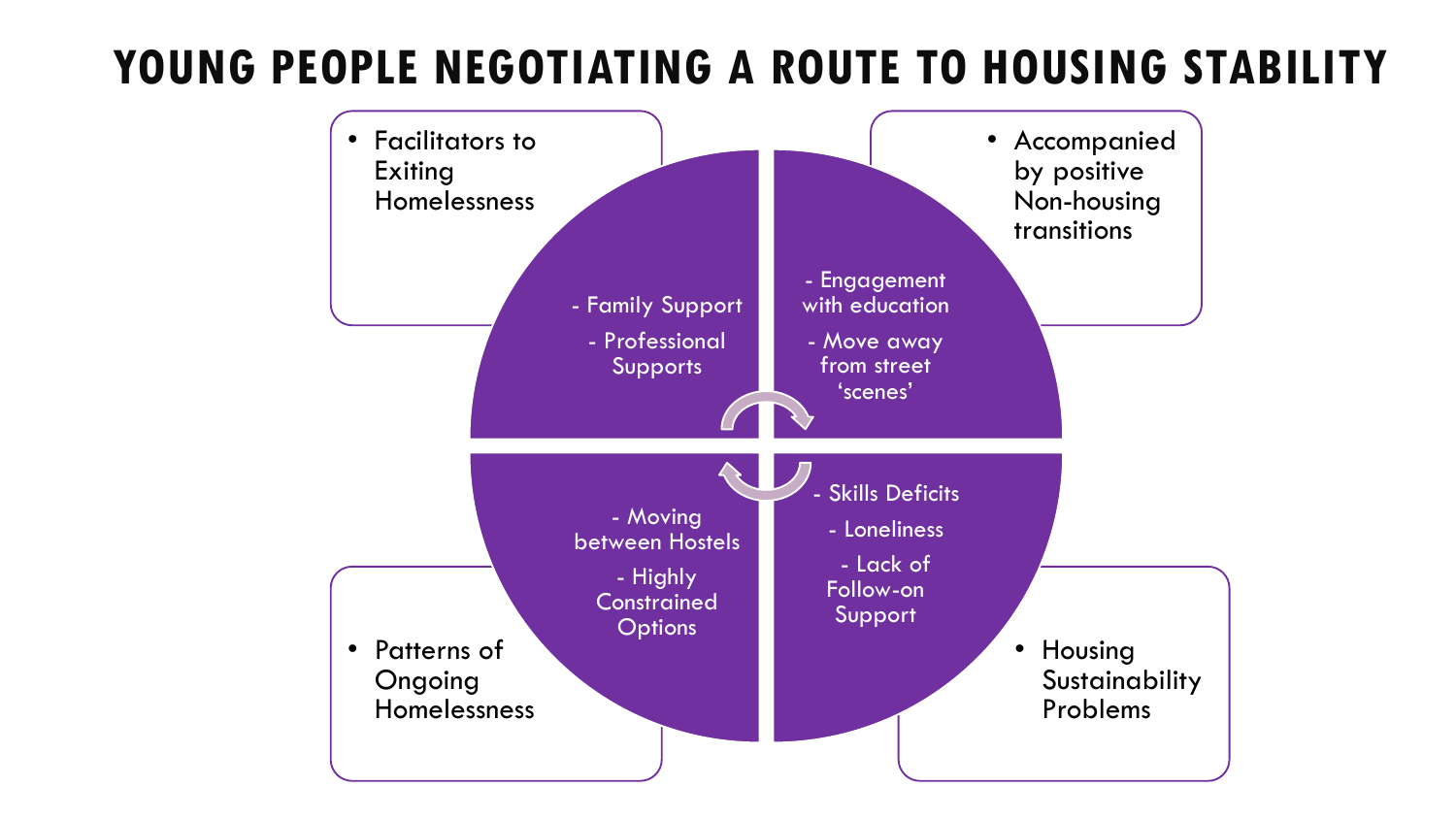# **BARRIERS TO HOUSING STABILITY**



**Service Fatigue: "I'm just a statistic".**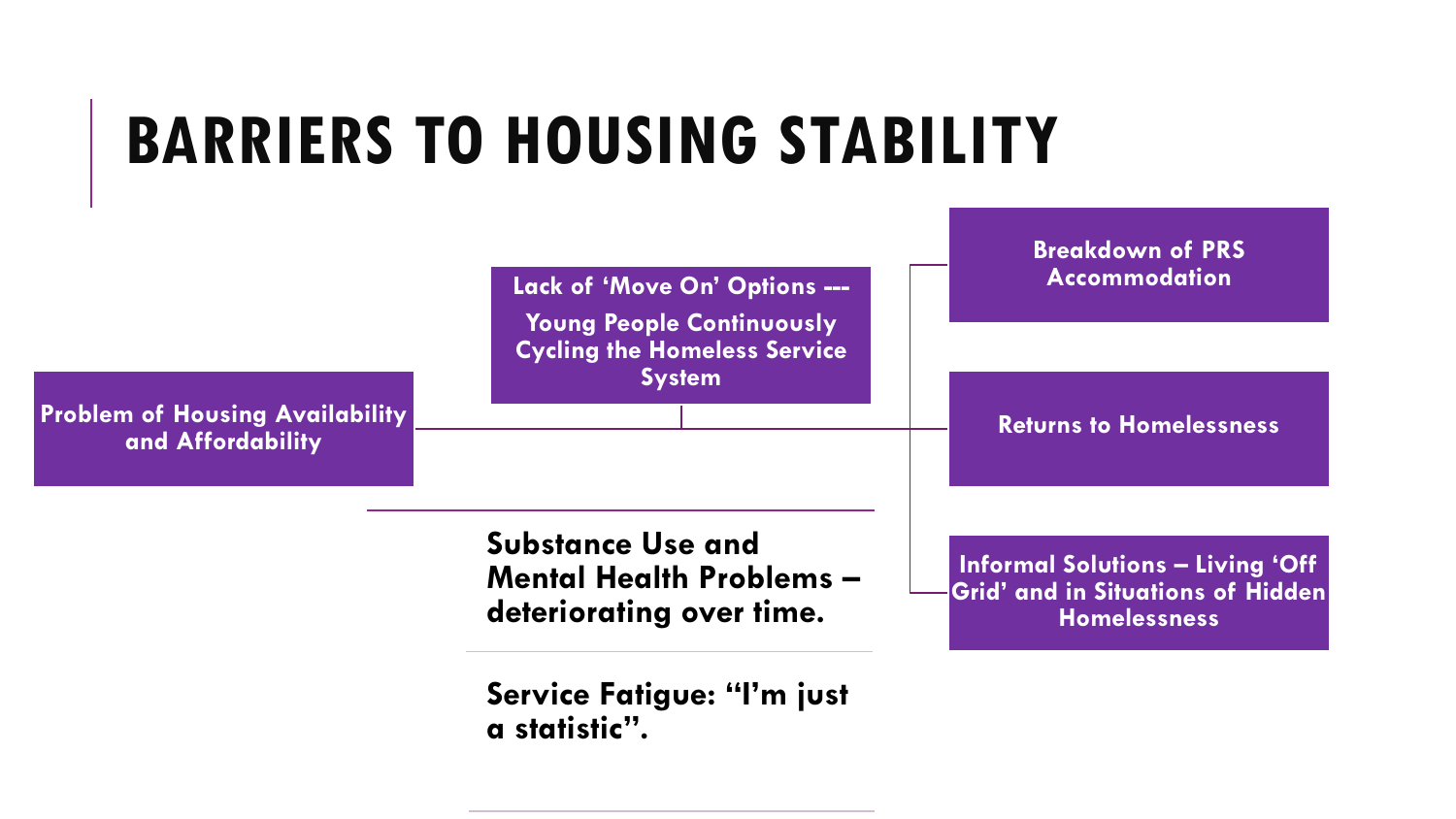### **KEY DRIVERS OF HOUSING STABILITY/INSTABILITY**

### **LACK OF AFORDABLE HOUSING WAS THE KEY DRIVER OF CONTINUED HOUSING INSTABILITY AMONG THE STUDY'S YOUNG PEOPLE.**

**Those young people who reported lower levels of movement (transience) were more likely to have experienced (more) stable at some stage over the course of the study.** 

**Time spent in short-stay adult homelessness services was particularly disruptive and damaging to young people.**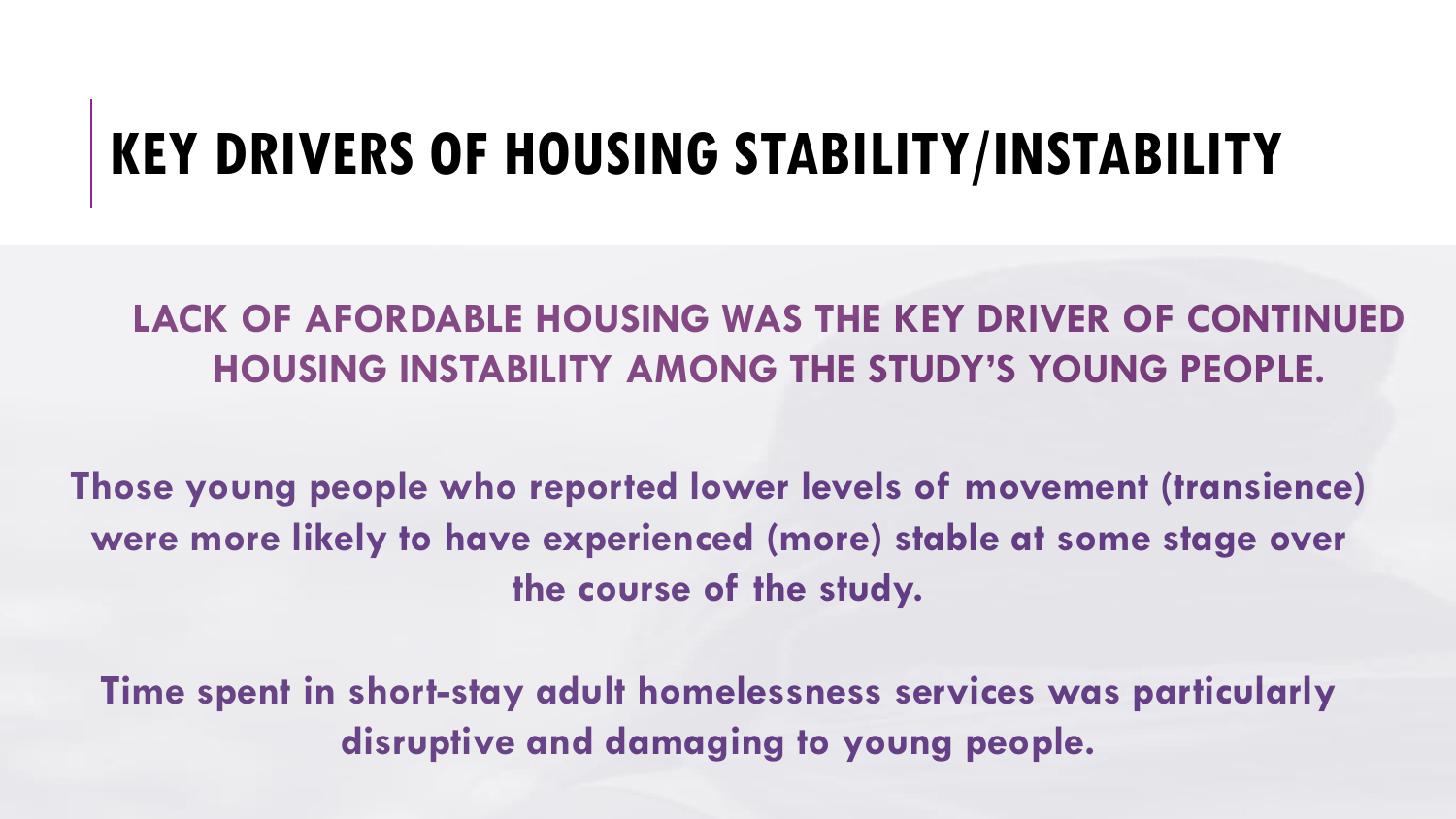

### **YOUNG PEOPLE'S ACCOUNTS**

*"Even thought I was eligible for the rent supplement initiative it was still impossible to find housing"* **(Bryan, 24, Phase 2).**

*"They don't like the idea of an eighteen-year-old with no history of living on their own. They just look and think, 'No, he's too young'"* **(Christopher, 18, Phase 2).**

*"They looked after you and made sure you didn't die but the minute you turn eighteen, just kick you out and having to sleep rough and all"* **(Ross, 19, Phase 2).**

*"[Service are just] sent a piece of paper that says, 'Maria, Twenty-six, Ex-addict, Baby'. That's all they get … It's so faceless, you know, it's all paperwork. It doesn't say that a I went into [treatment setting] and got clean and now I have a beautiful baby ... And that's sad because you're being judged at your worst moments, always. It's not even five per cent of your personality but it is a hundred per cent of how you're perceived by this system"* **(Maria, 26, Phase 2).**

*"When you go in [to private rented housing] and kind of isolate yourself, it does get very lonely. Like they were sying to me there would be people linking in with me but that just gradually went"* **(Warren, 26, Phase 2).**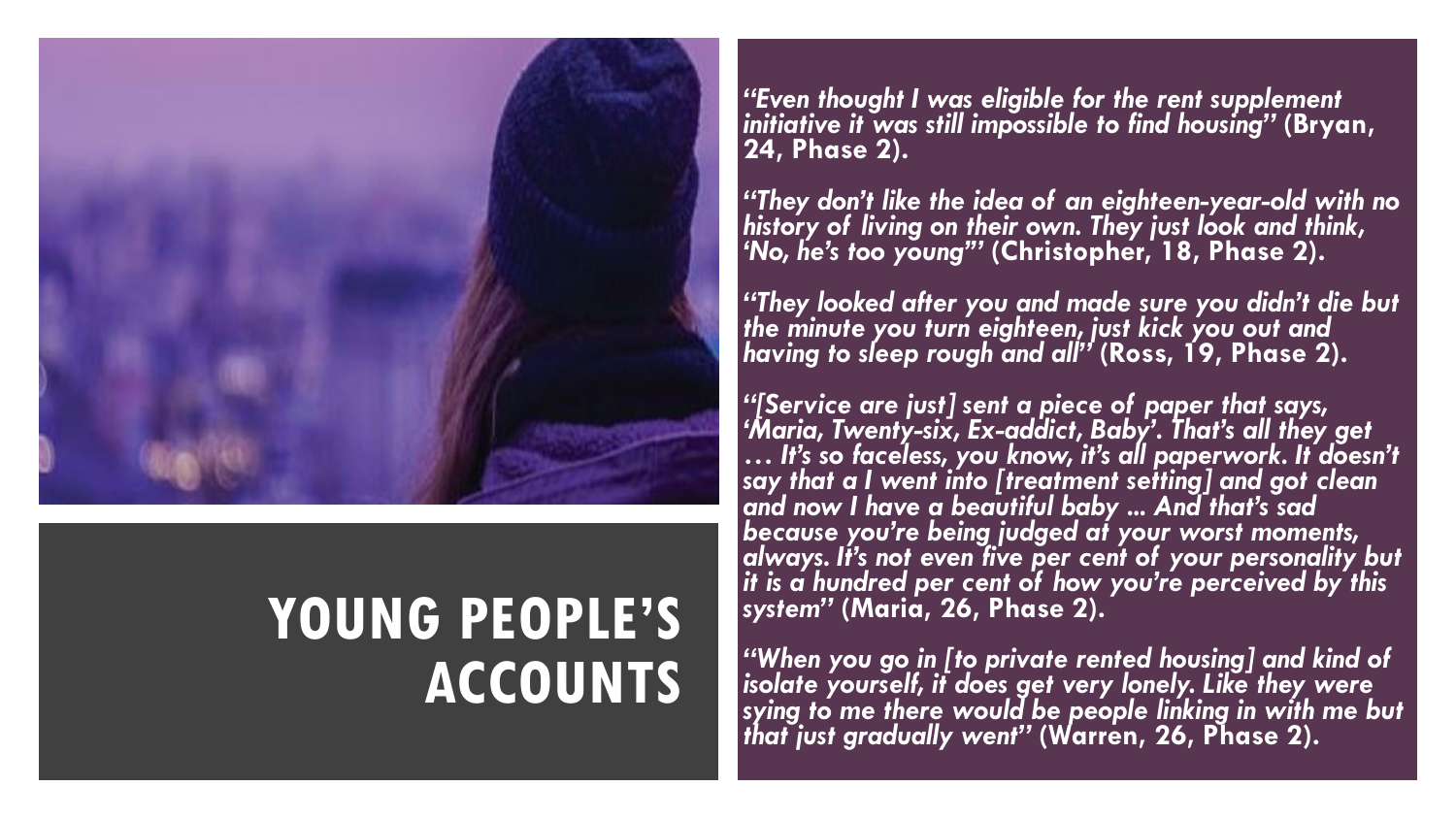

### **FAMILY MEMBER ACCOUNTS**

*"She's [Aoife] not going to find somewhere now, there's nowhere for her to live anyway. Like there's nothing, especially not on rent allowance"* **(Samantha, Aoife's sister, Phase 2).**

*"Nobody's helping her. I think Rebeca needs to be put into a drink and drugs facility. She needs to be talked to about relationships, parenting, she needs all that stuff like … I think she could be capable of doing something bad to herself like, you know"* **(Jacqui, Rebecca's mother, Phase 2).**

*"I think what Paul, I suppose, would have loved or craved at the time was a bit of security, youknow, because from the time you go in somewhere [STA], it's like you know, it's six months ... There's always the worry of like, 'Where am I going to be after the six months?'. I think they need to have somewhere more permanent, bit it a couple of years, just for them to mature, because a lot of them are young, they're very young, you know, they've a lot of growin up to do and that"* **(Teresa, Paul's mother, Phase 2).**

*"She [Abigail] had one [aftercare worker], but you only get one up 'til you're twenty-one ... So it's all the work to do on her own now ... It'll be real difficult for her to find housing. Like I can help as much as I can but I douldn't help that much, to be honest***" (Jess, Aaigail's sister, Phase 2).**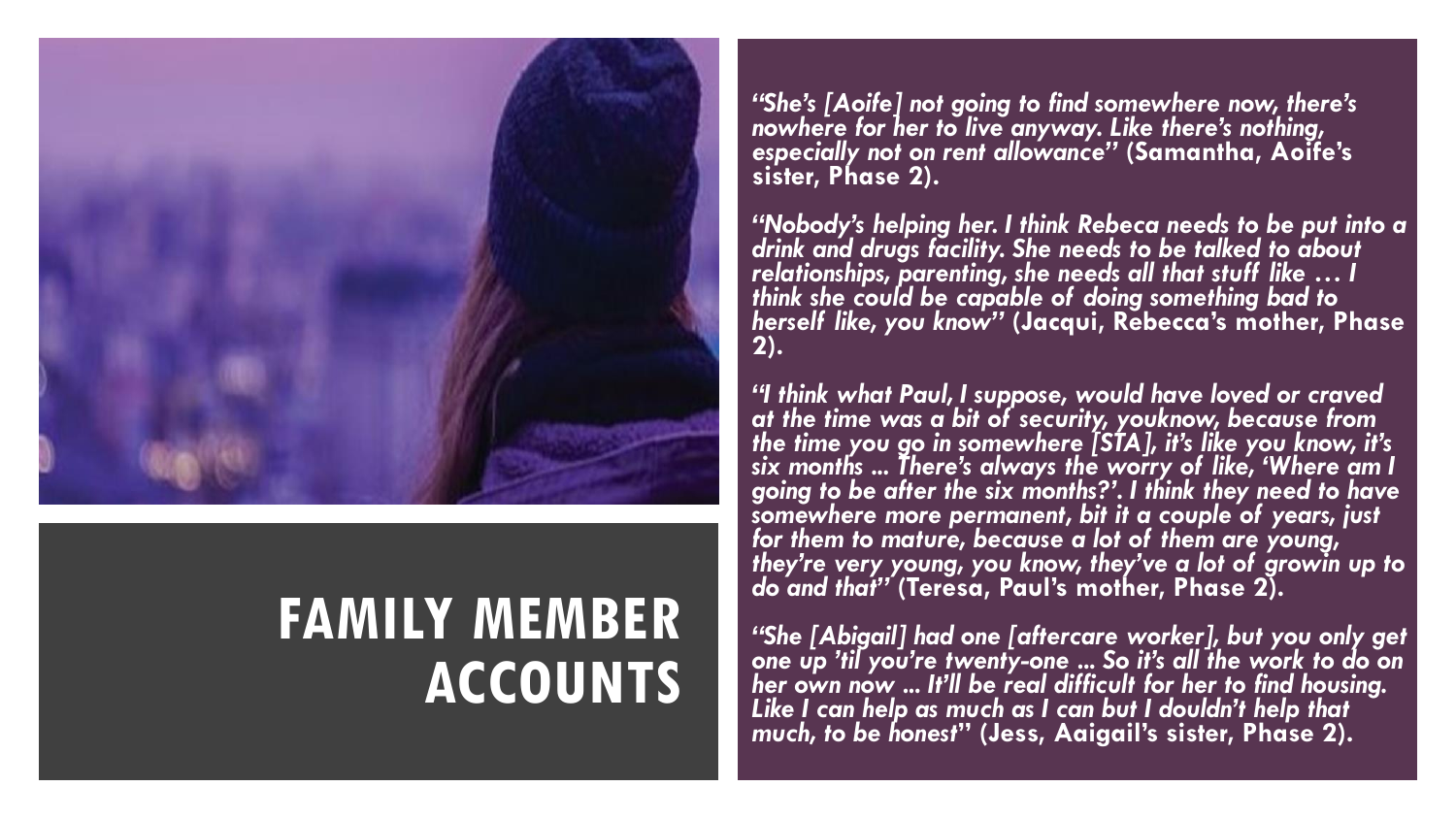# **KEY FINDINGS**

# **IMPLICATIONS FOR POLICY AND SERVICE PROVISION**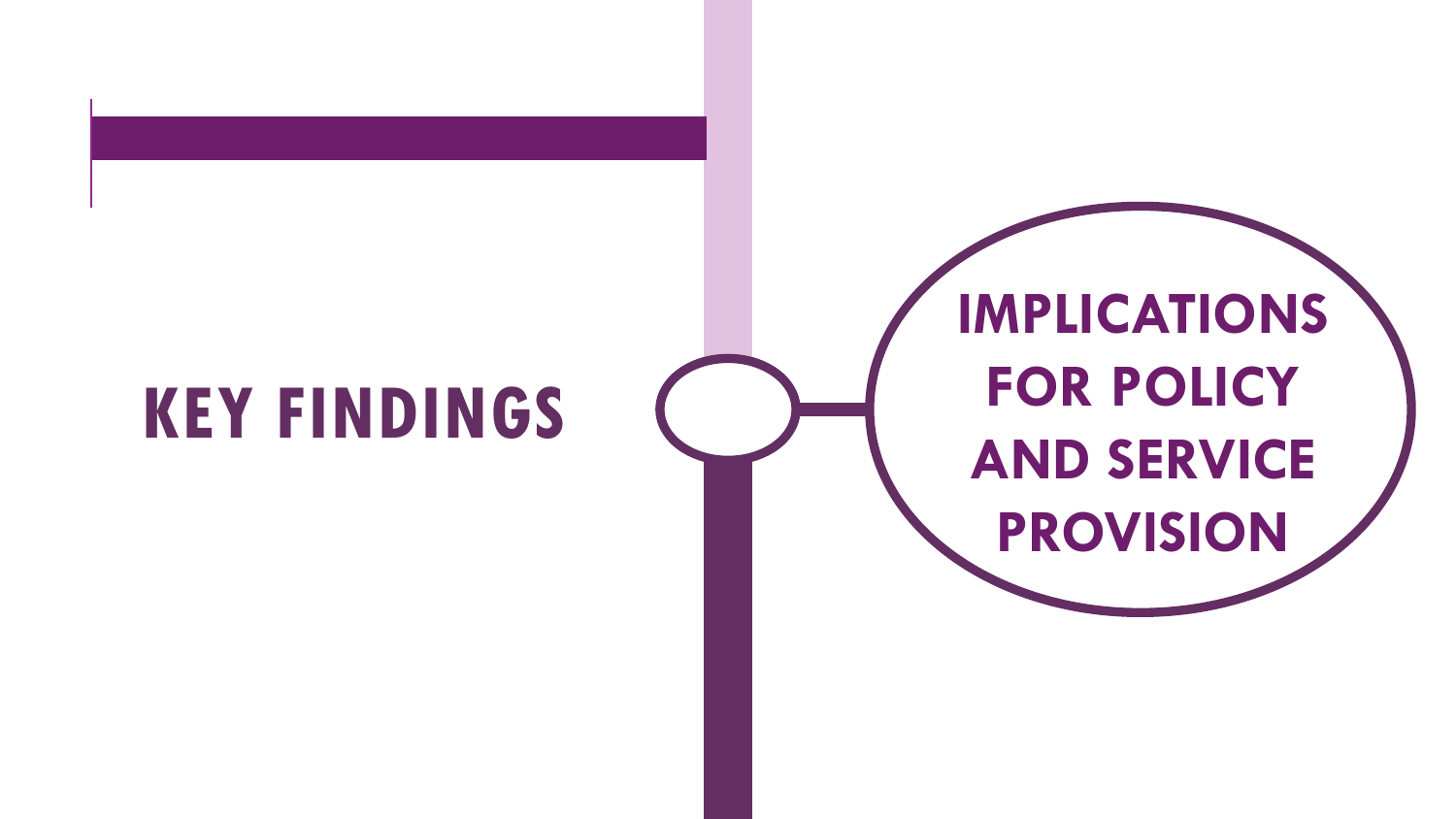### Key Finding: YOUNG PEOPLE'S EXIT ROUTES FROM HOMELESSNESS

#### Low levels of Exiting

#### Restricted Exit Routes

Reliance on Private Rented Sector (PRS)

#### **IMPLICATIONS**

❖ **Interventions remain firmly focused on the provision of short- and medium term (hostel) accommodation.**

❖ **Young struggling to carve a route to stable housing via the PRS.**

#### **HOUSING FIRST FOR YOUTH**

**Need to develop flexible models of housing and ensure speedy exits from the homeless service system**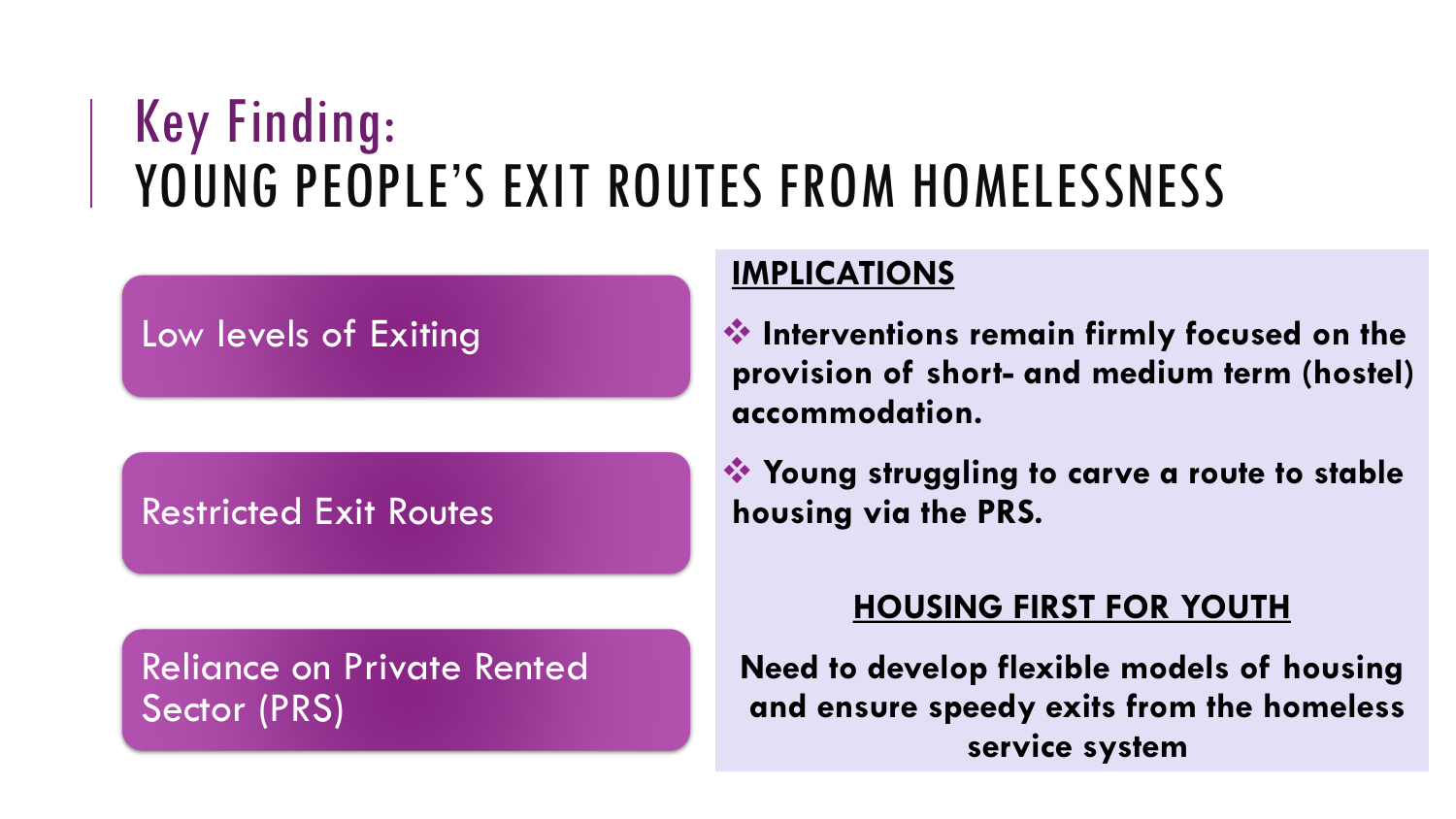# Key Finding: UNSUSTAINED EXITS FROM HOMELESSNESS

#### Breakdown of PRS Accommodation

Poor Quality Accommodation

Deficits in Living and Coping **Skills** 

#### **IMPLICATIONS**

❖ **Solutions to homelessness are not simply about moving into housing.**

❖ **There is a spectrum of personal, social and health needs for which young people may require assistance – these will vary.**

❖ **Young people may face individual level (substance use/mental health/managing peer relationships) that undermine their ability to maintain housing.**

❖**While some may only require short-term assistance, other will need sustained intensive** *in housing* **support.**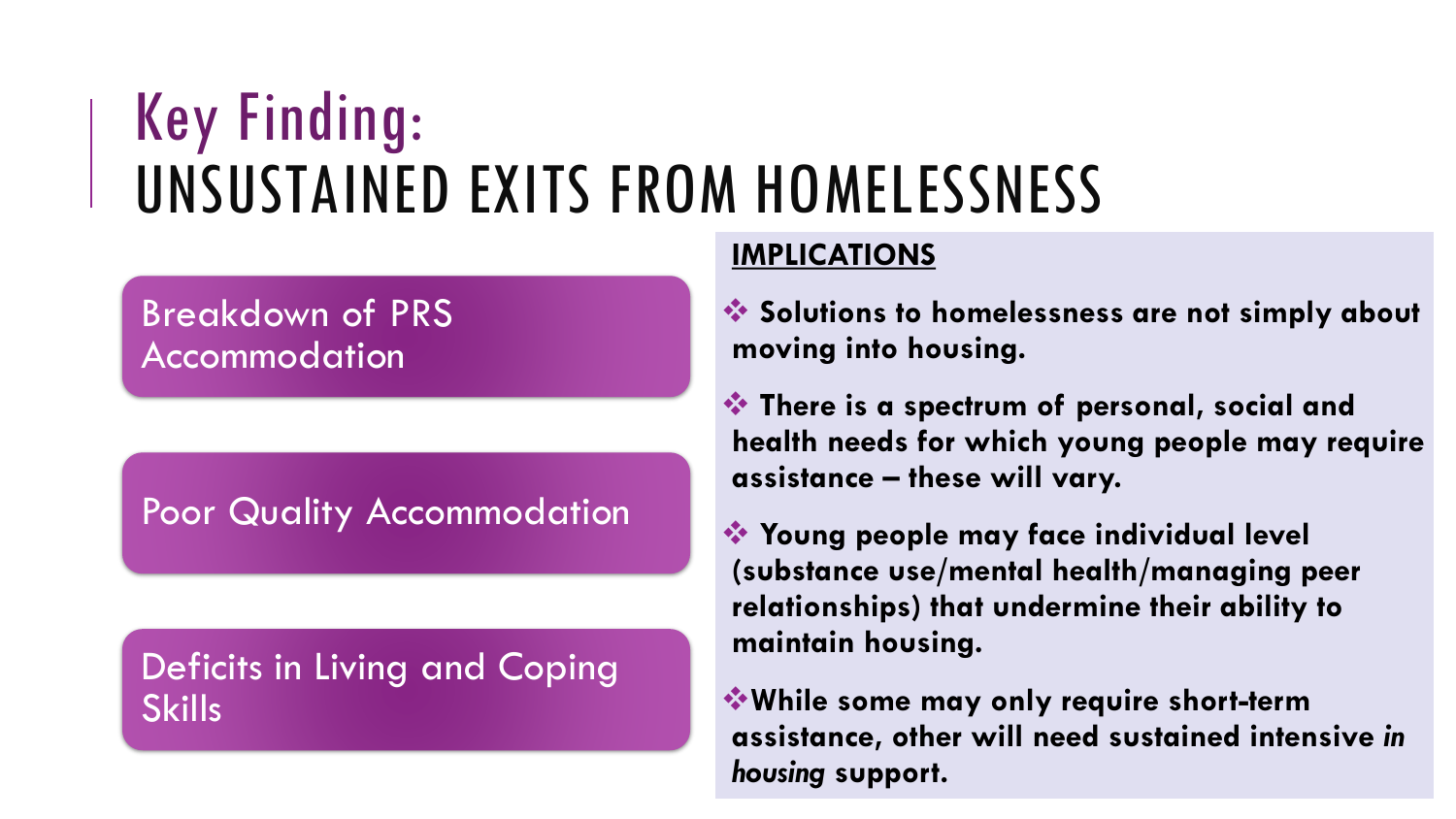# Key Finding: PATTERNS OF ONGOING/UNRESOLVED HOMELESSNESS

#### Houseless Youth

Youth Cycling the Service System

Patterns of 'Hidden' Homelessness

#### **IMPLICATIONS**

❖ **Preventing patterns of repeat homelesssness.**

❖ *Tertiary level preventive strategies* **– target individuals already affected by homelessness and is "more often focused on minimising 'repeat homelessness', that is, avoiding the occurrence of entirely new homeless episodes" (Busch-Geertsema & Fitzpatrick, 2008: 73).**

❖ **Ensuring tenancy sustainment.**

❖**Supporting young people to develop positive social networks (Watts et al., 2015).**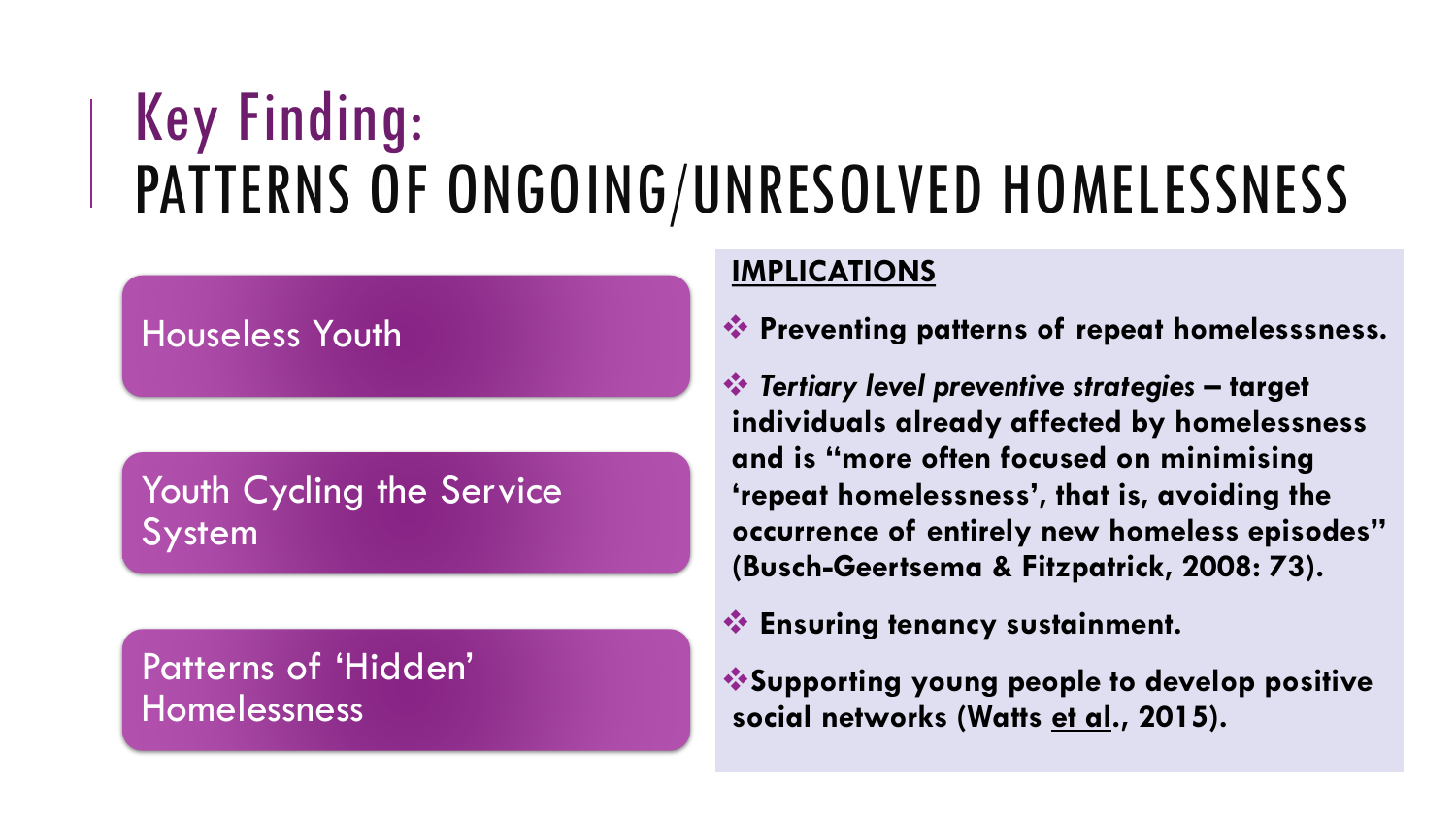# Key Finding: FACILITATORS TO EXITING HOMELESSNESS

#### Family and Informal Supports

Formal (service-based) Support Systems

The PROCESS of Exiting Homelessness

#### **IMPLICATIONS**

❖ **Developing family reconnection/reconciliation programmes should be a central component of a systems-based approach to ensuring that youth exit homelessness.**

❖ **Most young people will require and benefit from some level of support as they transition from homelessness to independent living and succeed in attaining broarder life goals.**

❖ **Some may need ongoing support in relation to education, employment and so on if they are to have a reasonable chance of maintaining housing.**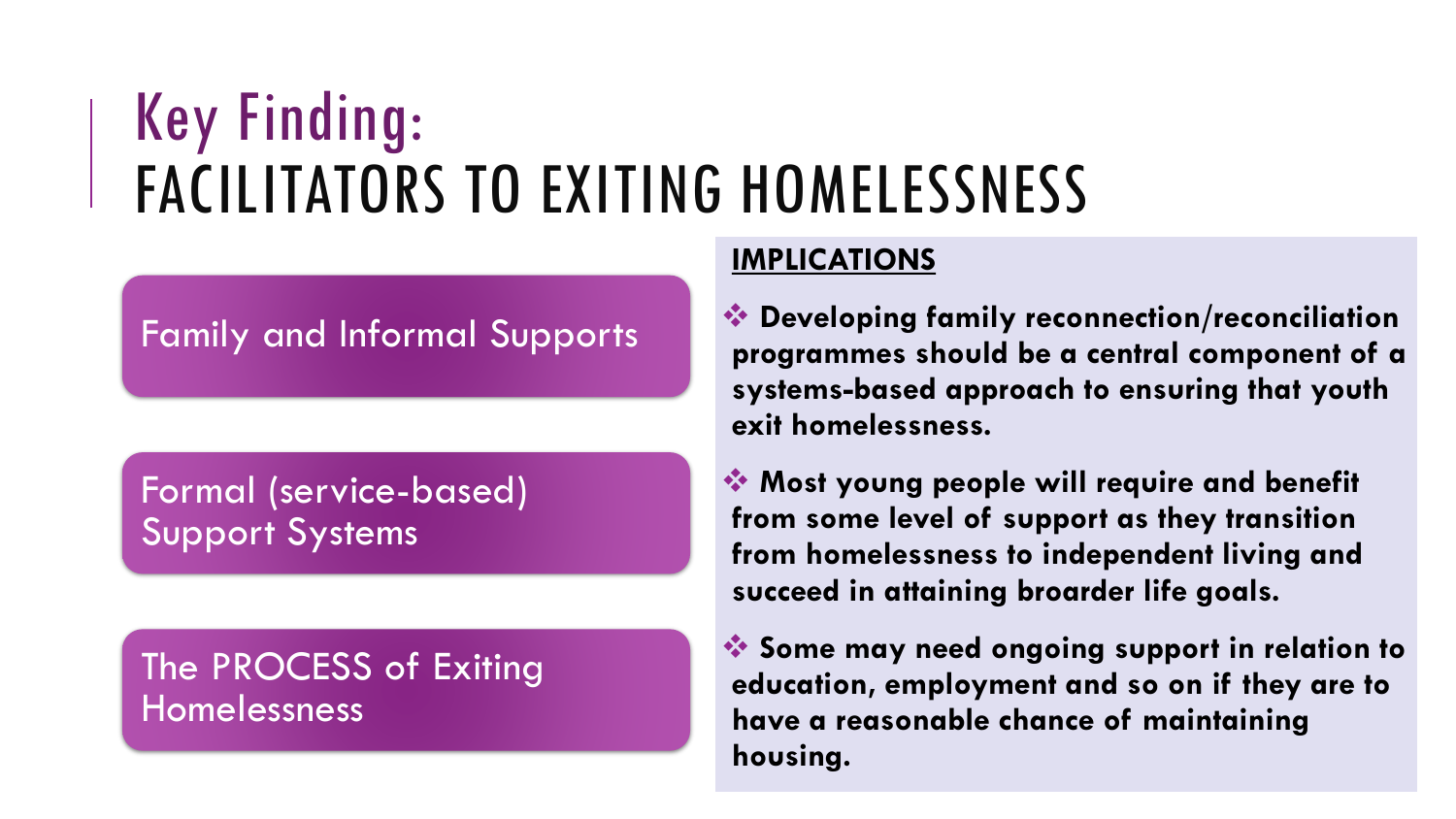# Key Finding: BARRIERS TO EXITING HOMELESSNESS

#### Highly Constrained Housing **Options**

Threats to Housing Security

Substance Use and Mental Health Problems

#### **IMPLICATIONS**

❖ **The importance of early/speedy exits: the longer the duration of homelessness, the more difficutl it becomes to exit and successfully sustain an exit from homelessness.**

❖ **Young people who remain in the homeless service system for longer will need sustained and intensive support following the move to independent living.**

❖ **Housing models and Housing First.**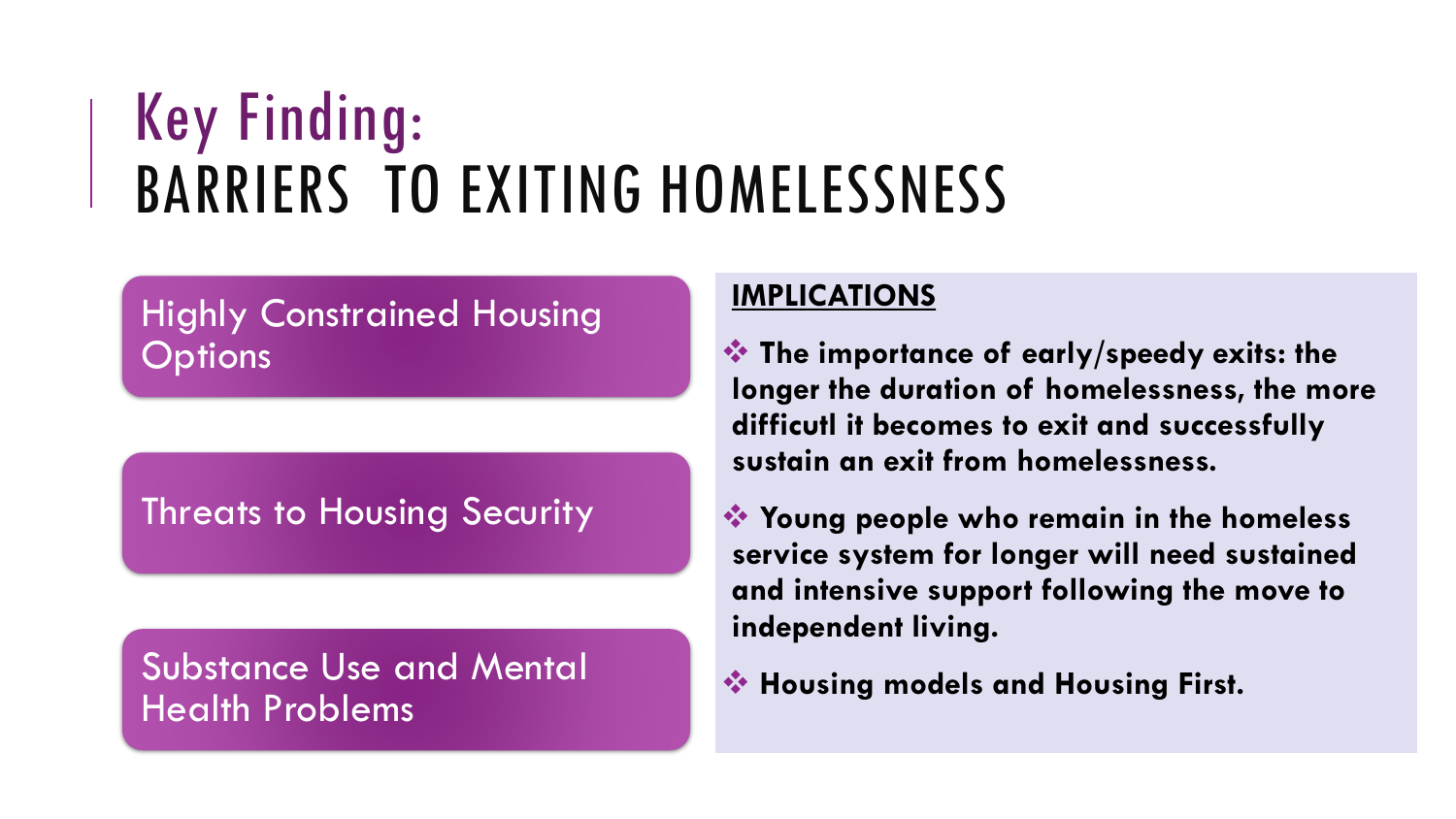# HOUSING FIRST

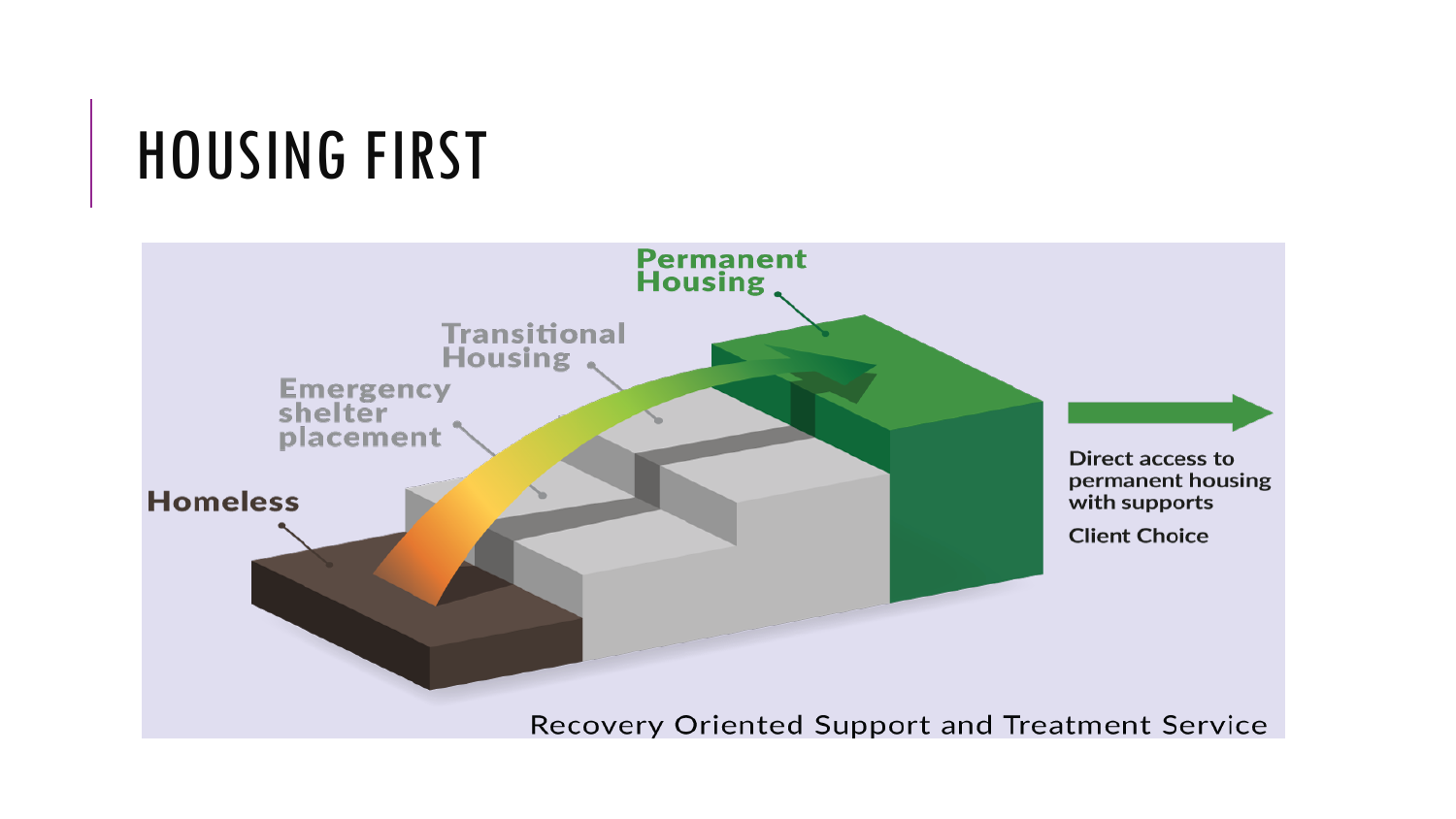# HOUSING FIRST FOR YOUTH (HF4Y)

- **Compared to Housing First (HF) for adults, the research base on HF4Y is not well developed.**
- **An emerging body of research, much of it Canadian-based, suggests that HF can work successfully for young people.**
- **Lack of consensus on what precisely HF4Y ought to 'look like': Models of accommodation that fall under the HF 'unbrella' have tended to take different forms and include transitional or congregate housing models in some countries.**
- **HF4Y Models HF4Y Models**

**HF4Y? What is** 

**Research Research<br>Base** 

- **Models of housing that have a supportive dimension may be appropriate for some young people (Gaetz, 2014; Holtschneider, 2016).**
- **Equally, many young people who experience homelessness will have success in moving directly to independent housing with support provide in accordance with a thorough assessmement of their needs.**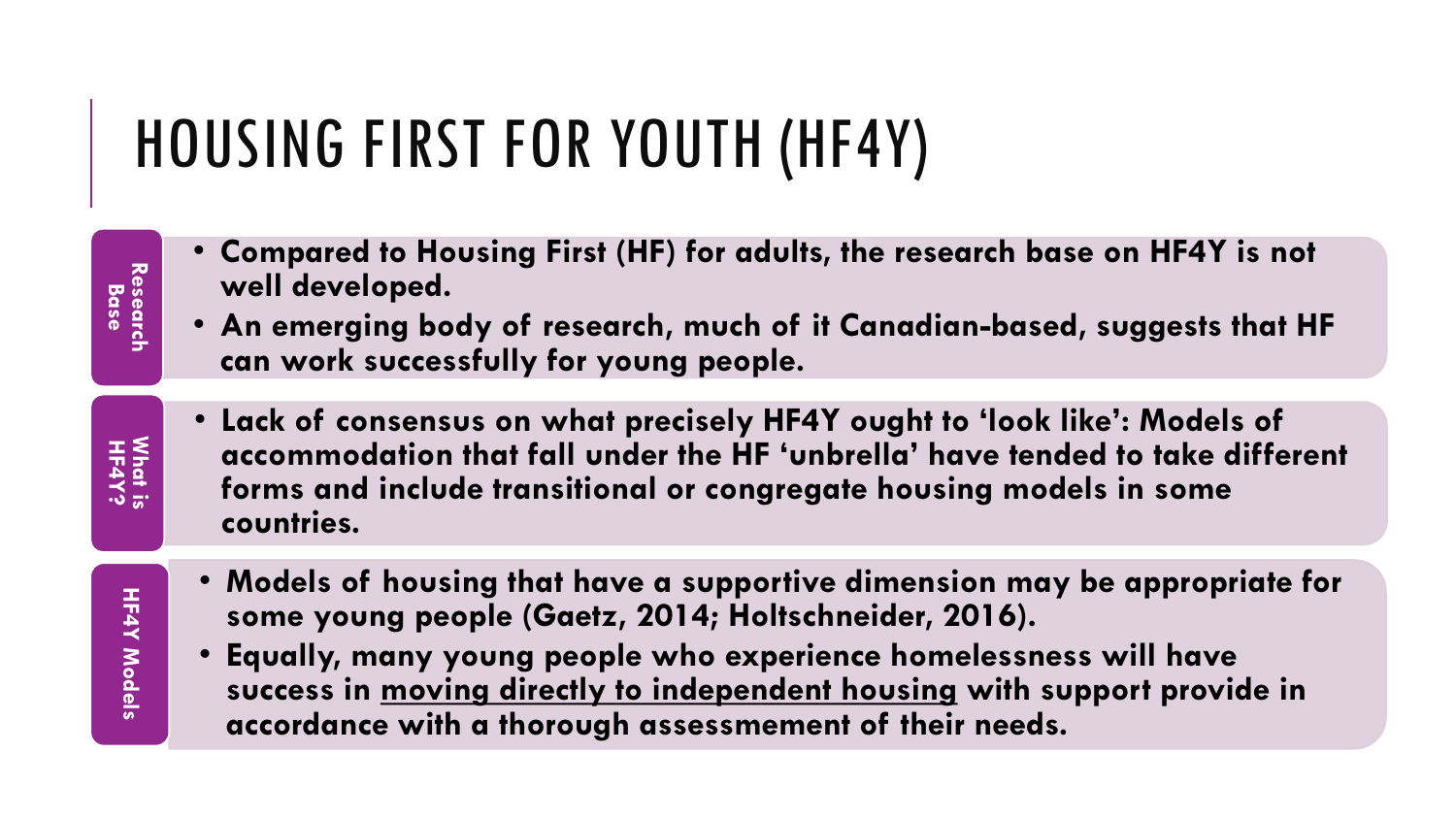# **CONCLUDING COMMENTS**

**THE NEGATIVE CONSEQUENCES OF ONGOING CYCLES OF HOMELESSNESS AND HOUSING INSTABILITY FOR YOUTH**

**HOEMLESS YOUTH ARE DIVERSE IN TERMS OF THEIR EXPERIENCES AND NEEDS: 'ONE SIZE FITS ALL' SOLUTIONS ARE UNLIKELY TO PROVIDE A LASTING RESOLUTION TO THE PROBLEM OF YOUTH HOEMLESSNESS.**

**THE DEVELOPMENT OF MODELS OF HOUSING, INCLUDING HOUSING FIRST, FOR HOMELESS YOUNG PEOPLE REQUIRES URGENT ATTENTION.**

**EVALUATION OF HOUSING FIRST MODELS FOR YOUTH IS ESSENTIAL.**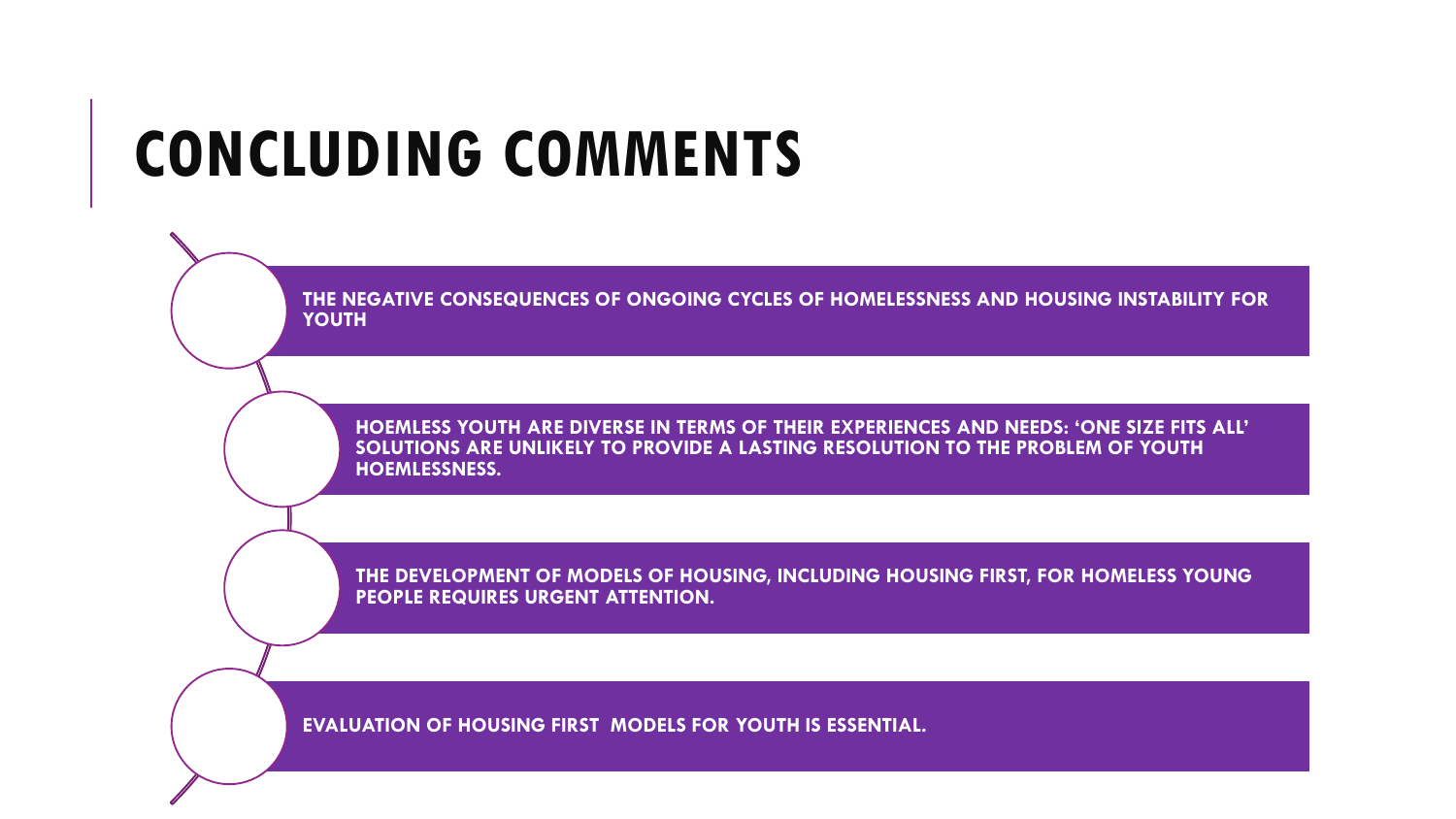### **ACKNOWLEDGEMENTS**

- ❖ **My co-author, Sarah Parker**
- ❖ **Study Participants: young people and family members.**
- ❖ **The Funders of the Research: Phase 1 - Focus Ireland; Phase 2**
- **- Focus Ireland, Simon Communities, Threshold, Peter McVerry Trust and St Vincent de Paul**
- ❖ **Service Providers who assisted with the recruitment and 'tracking' processes.**